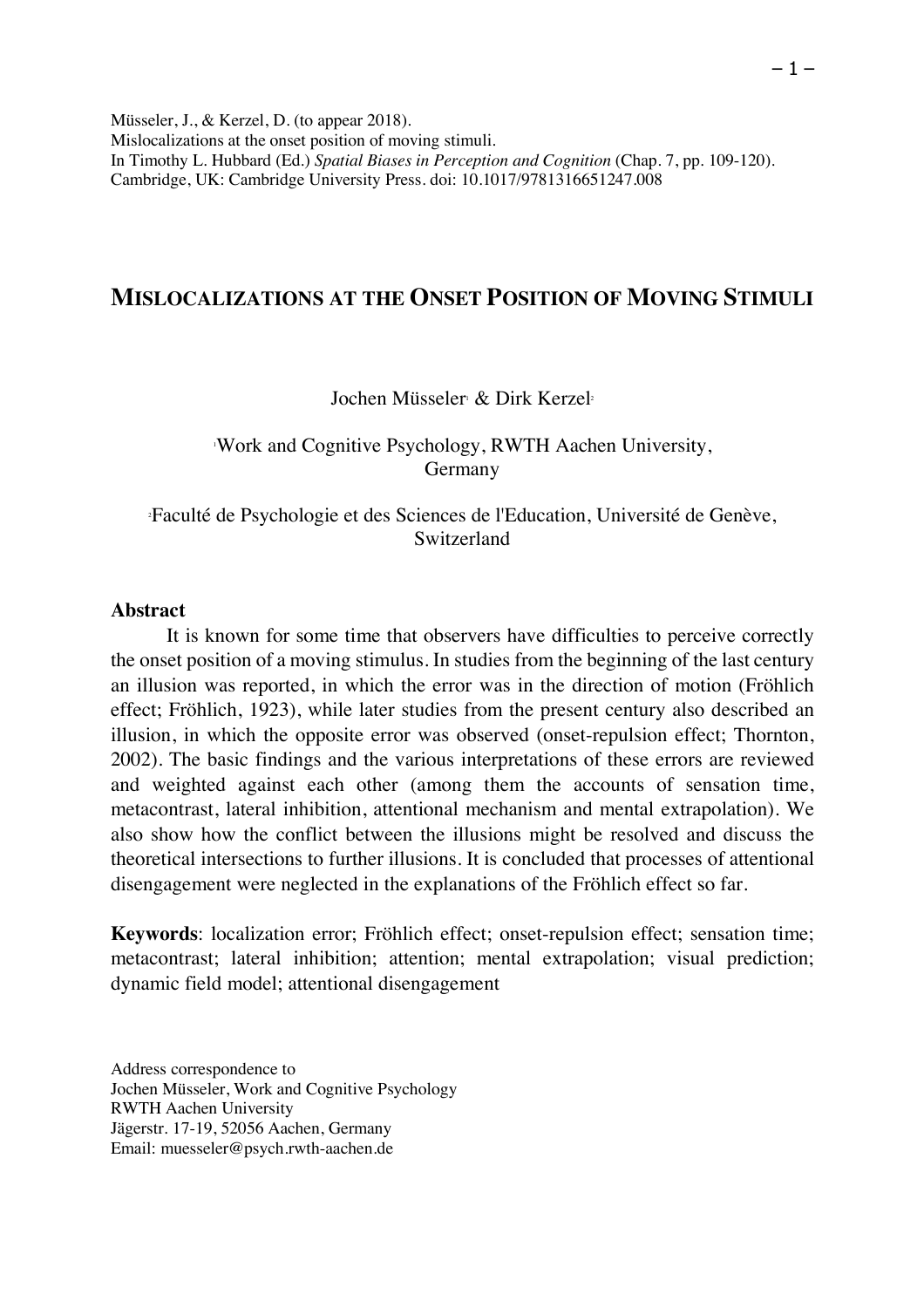#### **1. Discovering mislocalizations with moving stimuli**

A note in a book of Friedrich W. Fröhlich (1929) stated that in 1894 the Norwegian astronomer O. Pihl noticed a perceptual illusion when localizing the onset position of a moving target: Typically an observer did not notice the target at its physical onset position, but at some later position on its motion trajectory. In other words, a localization error in the direction of motion occurred (Fig 1a).

It took some time before the scientific community dealt with this phenomenon. Almost 30 years later, the same author (Fröhlich, 1923) was the first to publish systematic experiments on the mislocalization and in the subsequent scientific debate, the illusion was termed *Fröhlich effect*. Nowadays, the Fröhlich effect is typically observed on a computer display, on which the moving target appears suddenly out of nowhere. At the time of Fröhlich (1923) such an experimental setup was difficult to implement. Instead he used a mechanical device with a moving bar entering a window. In this case the target is not perceived at the position adjacent to the edge of the window, but at a later position within that window.

In fact, Fröhlich (1923) reported not only the mislocalization but also other phenomena. For instance, he reported that the perceived width of the moving bar appeared larger than that of the physical stimulus and that the bar looked brighter at its leading than at its trailing edge (for details see Fröhlich, 1923, and Kerzel, 2010).The mislocalization and its first explanations were amply discussed in the 1930's (e.g., by Fröhlich, 1925, 1929, 1930, 1932; Metzger, 1932; Müller, 1931; Rubin, 1930), but were neglected after World War II.

Interest in the Fröhlich effect was revived in the 1990's together with two further mislocalizations in motion direction: First, Nijhawan (1994) presented a moving target in alignment with a stationary flash and observed that the target appears to lead the flash (flash-lag effect, Fig. 1c; for an overview see Hubbard, 2016, this volume, chap. 9). In fact, Nijhawan re-discovered an observation made in follow-up studies of the Fröhlich effect (cf. Rubin, 1930; Metzger, 1932; for details see Kerzel, 2010). Second, when observers localize the offset point of a moving target, they also tend to judge it to be ahead of the target's motion trajectory. Unlike in the previous illusions, the target never reached the judged position. This observation was termed *representational momentum* (Fig. 1b) as it was seen as evidence for a mental analogue to the momentum of moving physical objects (Freyd & Finke, 1984; for an overview see Hubbard, 2016, this volume, chap. 8).1

Beside these errors in motion direction, another error was reported at the beginning of the present century that was opposite to motion direction: In several studies, the target's onset was found to be consistently mislocalized away from the physical onset position opposite to the direction of motion (onset-repulsion effect, Fig. 1d; Thornton, 2002; see also Actis-Grosso & Stucchi, 2003; Hubbard & Motes, 2002;

 $\overline{a}$ 

<sup>1</sup> Originally, representational momentum was observed with induced motions, i.e. with sequences of static stimuli. Another observation was that the offset position was judged as if the target were subject to gravity. In other words, the judged position was below the physical offset position (see also De Sá Teixeira, 2016; Zago, 2016, this volume, chap. 10).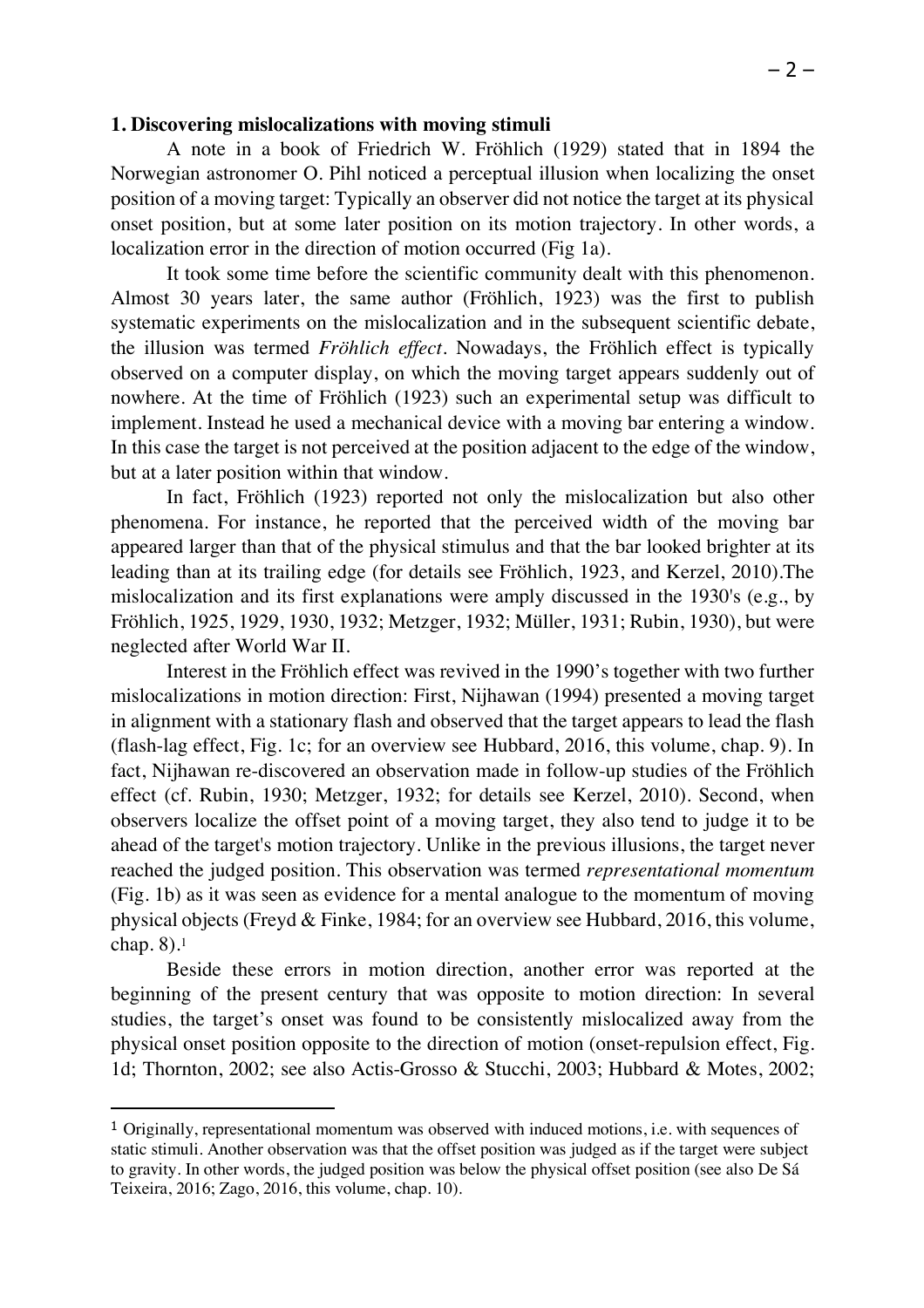Hubbard & Ruppel, 2011; Kerzel, 2002; Kerzel & Gegenfurtner, 2004). As in representational momentum, the target was never presented at the judged position and this mislocalization has also been explained with reference to mental analogues of physical laws (Thornton, 2002).



Figure 1: Four localization errors with moving stimuli: When the onset position (a) or the offset position (b) of a moving target is localized, observers typically make localization errors in the direction of movement. Similarly, when they judge a moving target that is presented in alignment with a flash, the target appears to lead the flash (c). These errors are known as the Fröhlich effect, flash-lag effect and representational momentum. In the onset repulsion effect (d), the onset position is judged opposite to the direction of motion.

The present paper deals mainly with the observation of displacements of the perceived onset position. We will first give an overview about interpretations and findings of the Fröhlich effect. Then, we take into account the conditions and findings that resulted in the error opposite to motion direction (the onset-repulsion effect), and show how the conflict between the illusions might be resolved. We end the chapter with an outlook on the possible contributions of these phenomena to our understanding of perceptual processes in general.

## **2. The mislocalization in motion direction: the Fröhlich effect**

Explanations of the Fröhlich effect can be roughly divided into four accounts: The sensation-time account, the metacontrast or lateral-inhibition account, the attentional account, and the mental extrapolation account.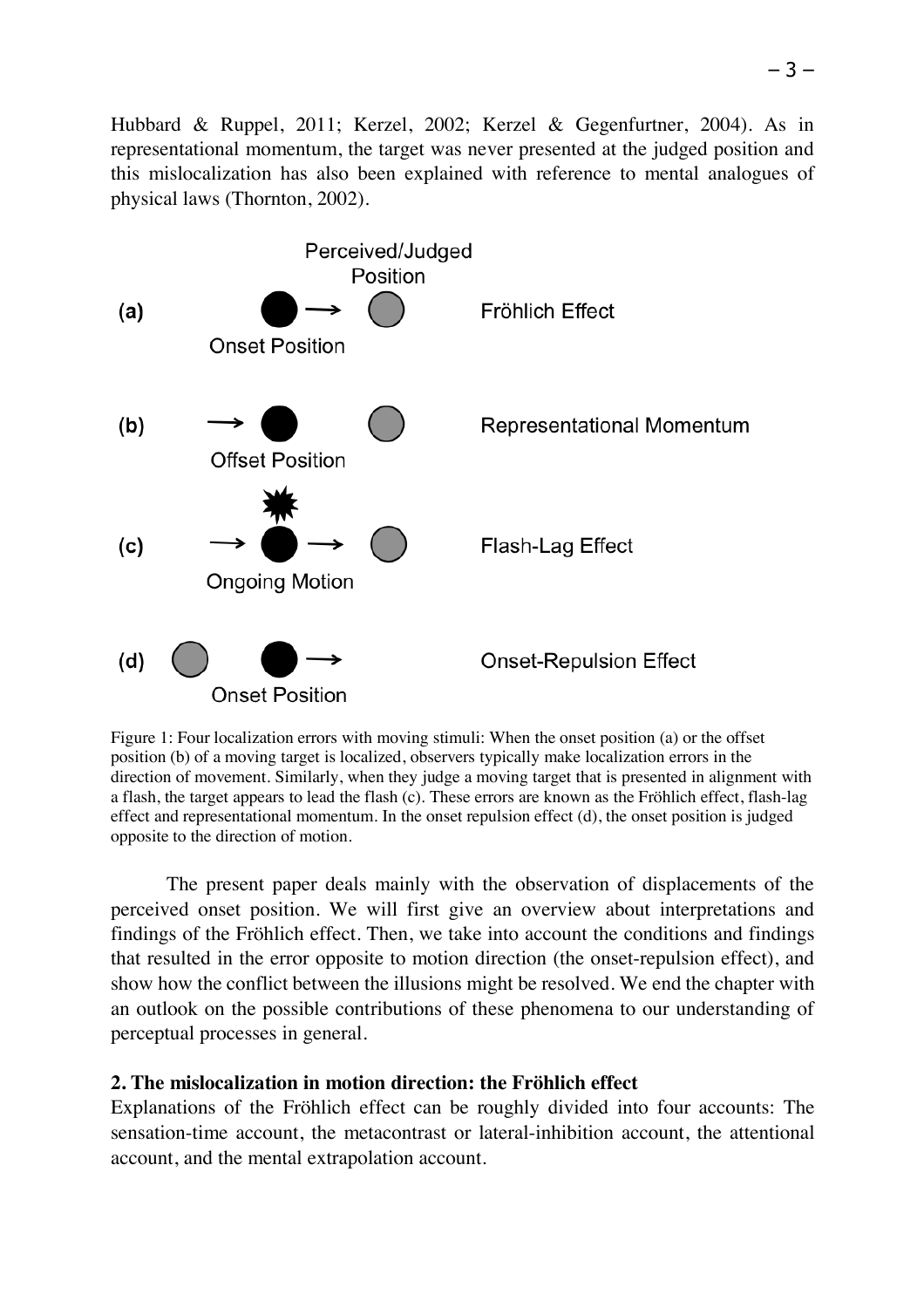## 2.1 Sensation time

One main finding of Fröhlich was that the size of the mislocalization *f* increased with movement speed *v* and that the ratio *f/v* proved to be fairly constant (Fröhlich, 1923, p. 70-73). The fixed ratio *f/v* turns the spatial error into a temporal error and Fröhlich interpreted the time constancy as an expression of the sensation time ("Empfindungszeit"). The sensation time was understood as the time between the retinal impact of light and the corresponding visual sensation (see also Kreegipuu & Allik, 2003). Fröhlich saw the finding that the sensation time varied with the brightness of stimuli as plausible evidence for his explanation. It was –as expectable– on the order of 100 ms with faint stimuli and about 50 ms with bright stimuli.

At first glance, the idea of sensation time appeared attractive to explain the localization error. However, the explanation was early criticized by the contemporaries of Fröhlich, both empirically and theoretically. Rubin (1930), for instance, noted that reducing the size of the window (i.e. reducing the trajectory length) shortened the Fröhlich effect (see also Müsseler & Neumann, 1992) and thereby should also shorten the sensation time. Also, Metzger (1932) proposed that the sensation time might be longer at motion onset than at positions further along the trajectory (similar the latency differences discussed to explain other spatio-temporal phenomena; e.g. see Bachmann, 1999; Whitney, 2002; Hubbard, 2014). However, these variations are not consistent with the basic idea of sensation time and are therefore theoretically problematic. Metzger (1932) pointed out correctly that the concept of sensation time has to be applied not only to the onset of motion, but to the entire motion trajectory. In this case, an observer should perceive the moving stimulus with a corresponding temporal delay, but at all positions of the trajectory.

Thus, the concept of sensation time could not provide a satisfactory answer to the question of why only the first positions were excluded from perception. Furthermore, at the time of Fröhlich it was not clear at all whether the first positions were perceptually missed or whether the first positions were simply displaced in the direction of motion.2 Only later studies revealed that observers have indeed no access to the first positions: In experiments of Müsseler and co-workers (Müsseler & Aschersleben, 1998, Ex. 5; Müsseler & Tiggelbeck, 2013, Ex. 1) observers failed to detect brief pattern changes at motion onset but were better in detecting the change at positions further along the trajectory (see also Ansorge, Carbone, Becker & Turatto, 2010 for evidence from reaction-time studies). Thus, a mechanism is called for that prevents the very first positions from being perceived.

## 2.2. Metacontrast masking and lateral inhibition

 $\overline{a}$ 

At first sight, accounts of the Fröhlich effect based on metacontrast masking and lateral inhibition seemed to explain the low visibility of the initial part of the trajectory (cf. Carbone & Ansorge, 2008; Geer & Schmidt, 2006; Kirschfeld & Kammer, 1999; Piéron, 1935). Metacontrast masking was first described by Stigler (1910) and refers to

<sup>&</sup>lt;sup>2</sup> A study of Rubin (1930) already addressed this question, but his findings remained inconclusive.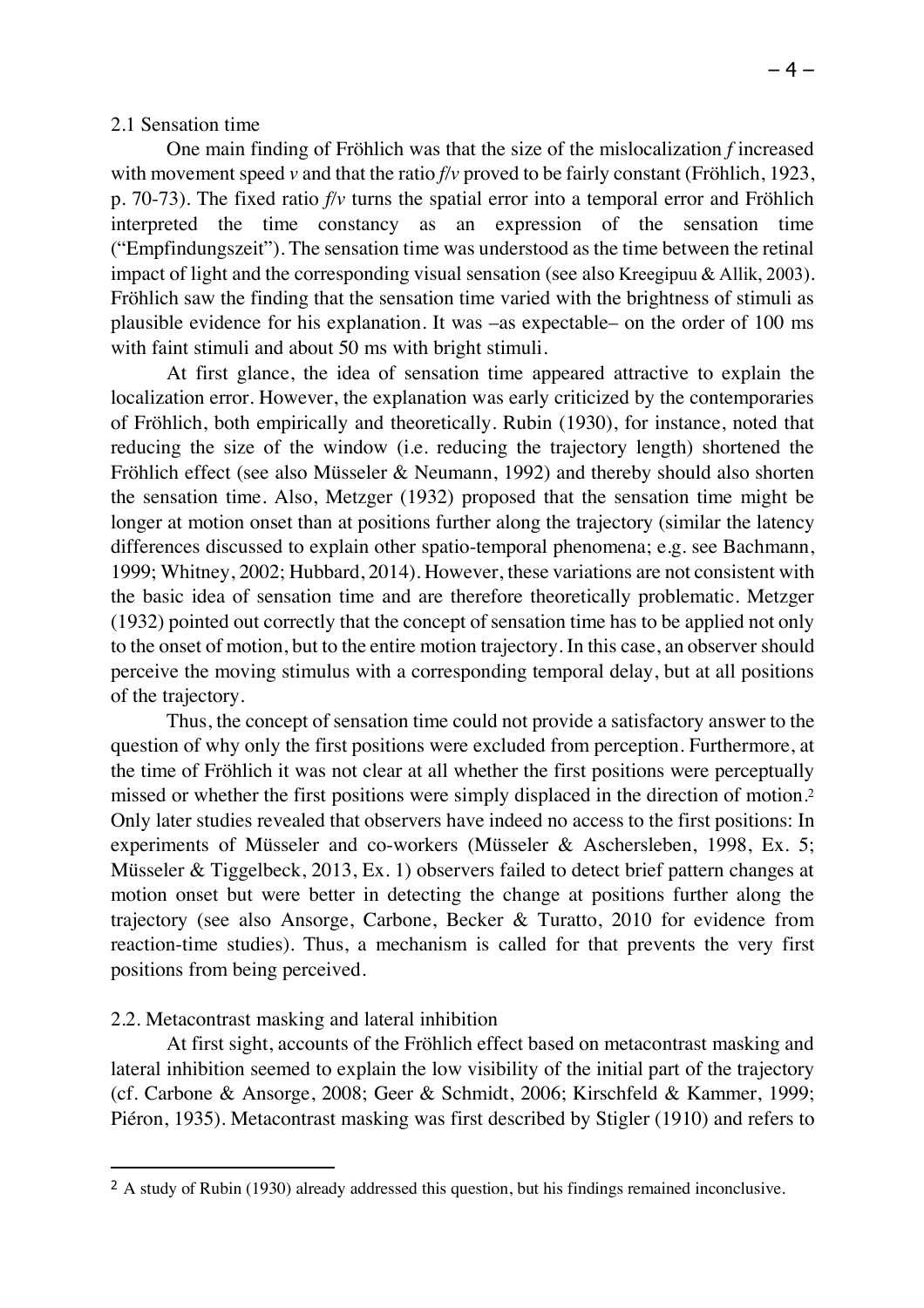the observation that the visibility of a stationary, flashed target is reduced when it is followed by a mask in its spatial vicinity (visual backward masking). Backward masking is optimal when target and mask share common stimulus boundaries, for instance, when the target is a disk and the mask is a surrounding ring. Optimal stimulus onset asynchronies (SOAs) between target and mask are between 40 to 100 ms and are thus within the range of the temporal error in the Fröhlich effect. Piéron (1935) was the first to hypothesize the Fröhlich effect to be caused by masking mechanisms.

Lateral inhibition has been used to interpret metacontrast masking (e.g. Bridgeman, 2006). The basic assumption is that the presentation of a stimulus elicits excitatory and inhibitory neuronal activity in a retinotopic (cortical) map, for instance in form of a simplified Mexican-hat function (Fig. 2a). The inhibitory parts could be crucial for the Fröhlich effect, and Geer and Schmidt (2006) proposed that multiple inhibitory connections from neighboring space have a cumulative masking effect on early parts of the target trajectory (Fig. 2b). The authors interpreted the effect of trajectory length accordingly by assuming that inhibition from adjacent stimulus positions accumulates across the trajectory. Therefore, the Fröhlich effect increases with trajectory length.

However, if the area of lateral inhibition or any other masking mechanism just moves across a retinotopic map (cf. Fig. 2b), there is no way to explain why only the first positions are excluded from the perception. This explanatory gap was already encountered by the sensation time account. As a matter of fact, the masking account predicts that most of the trajectory (except for the last position) should become invisible, because each stimulus presentation is masked by the subsequent stimulus presentations. Clearly, that is not the case. Therefore, an additional component is needed, which explains why the target becomes visible at all. In the subsequent accounts, this function was assigned to visual attention.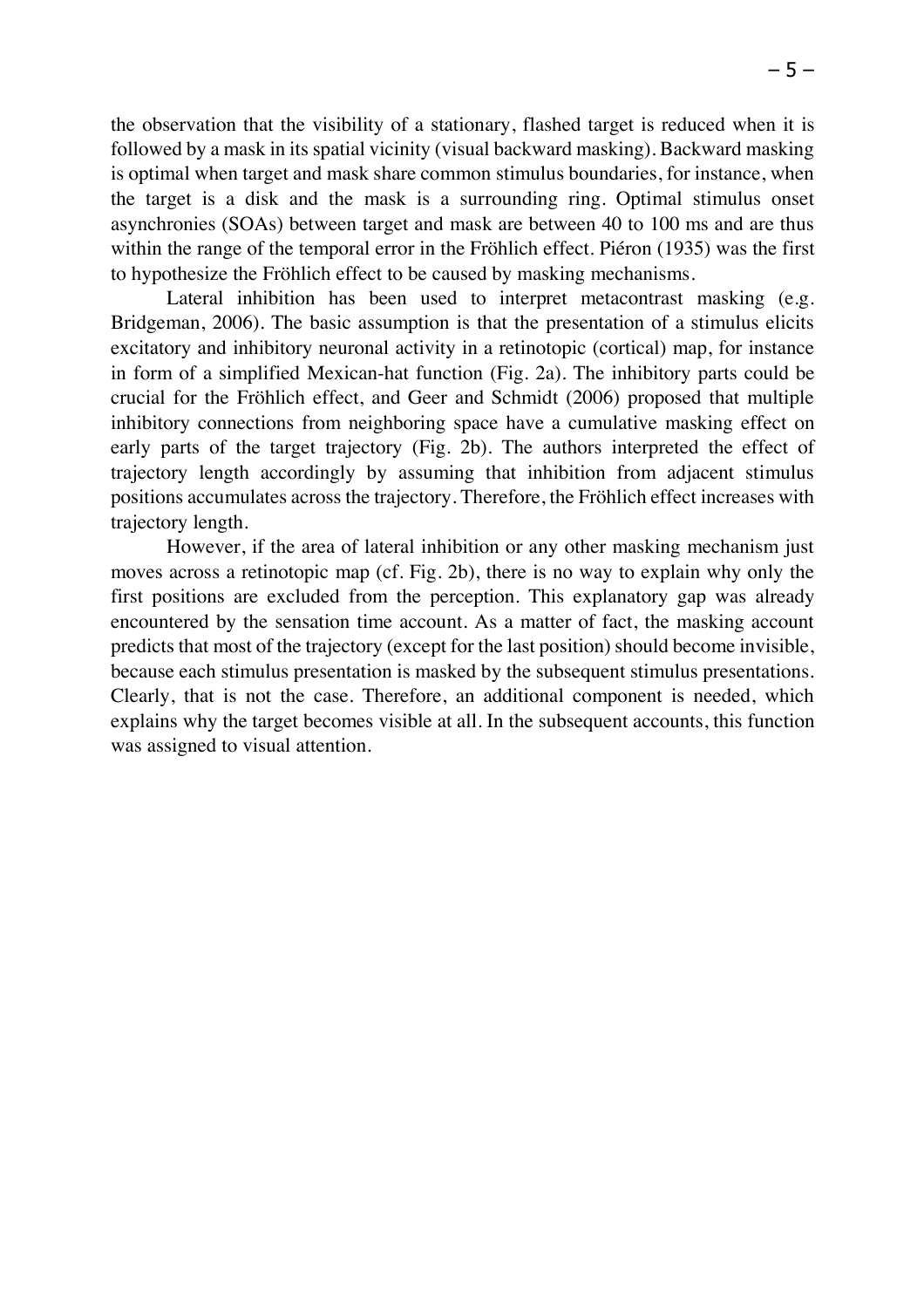

Figure 2: Simplified assumptions (a) of lateral inhibition with stationary stimuli, (b) of cumulative lateral inhibition with moving stimuli with regard to Geer and Schmidt (2006) and (c) of metacontrast and visual focal attention with regard to Kirschfeld and Kammer (1999, Fig. 6). The latter figure illustrates only the additional excitatory and inhibitory neuronal activity, which is elicited by the motion of the stimulus.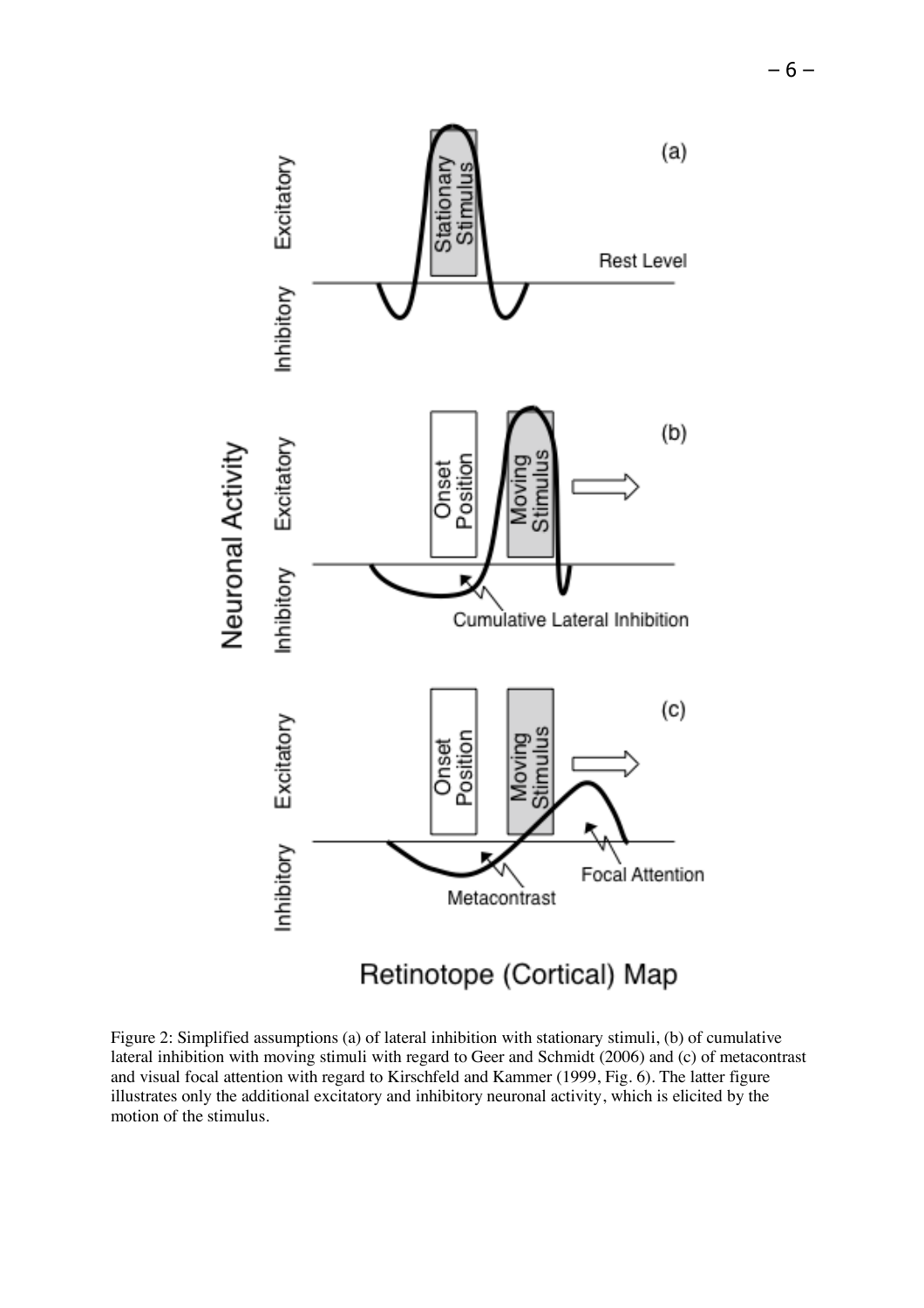2.3 Visual attention and its neuronal implementation

At the end of the 1990s two independently developed accounts refer to attentional mechanisms to explain the Fröhlich effect. Kirschfeld and Kammer's (1999) maskingplus-focal-attention account assumed that positions on the trajectory behind the target are masked (cf. Fig. 2c), similar to Piéron's (1935) ideas and nowadays postulated by Geer and Schmidt (2006). The new assumption was that positions on the trajectory before the target are pre-activated by the target itself (cf. Fig. 2c). The authors associated this pre-activation with mechanisms similar to cue-induced visual focal attention. Thus, the approach combines mechanisms of metacontrast masking and visual focal attention.

With regard to Kirschfeld and Kammer (1999), focal attention ensures that masking does not occur along the entire trajectory. However, focal attention must first be shifted to the moving stimulus and that is why the first positions of the trajectory are excluded from perception (Fröhlich effect). Once attention has reached the moving stimulus, it becomes visible because masking is counteracted and overcome.

To support their view, Kirschfeld and Kammer (1999) presented a rotating rod that was continuously illuminated and was additionally flashed with far higher energy when it first appeared. The resulting percept was actually of two bars; a flashed bar at the correct initial position, and a moving bar that was displaced in the direction of motion (the Fröhlich effect). The interpretation was that the transient, flashed illumination of the initial orientation was strong enough to overcome masking, while the initial portion of the moving bar's trajectory was suppressed until the pre-activation (focal attention) was established. Further, Kirschfeld and Kammer concluded that perception of the moving bar had a shorter latency than perception of the stationary flashed bar, because the moving bar appeared ahead of the flashed bar and both bars appeared simultaneously (cf. the flash-lag effect, Rubin, 1930; Nijhawan, 1994; Metzger, 1932). The conclusion that moving stimuli have shorter latencies than flashed stimuli has also been confirmed in reaction-time experiments (Aschersleben & Müsseler, 1999).

The other attentional account was originally developed without reference to masking mechanisms.3 Müsseler and co-workers (Müsseler & Aschersleben, 1998; Müsseler & Neumann, 1992, Ex. 6) simply started from three well-accepted attentional mechanisms used to explain effects with stationary stimuli (e.g. spatial cuing effects), but which should be equally applicable to situations in which stimuli are in motion (see also Ansorge, Carbone, Becker & Turatto, 2010; Carbone & Pomplun, 2007; Kerzel & Gegenfurtner, 2004; Müsseler, Stork & Kerzel, 2002): (1) The presentation of a stimulus in the visual field elicits an attentional shift toward that stimulus. (2) An attention shift takes time. (3) A phenomenal representation of a stimulus is not available before the

 $\overline{a}$ 

<sup>&</sup>lt;sup>3</sup> In fact, the attentional model we started with emerged from assumptions to address metacontrast masking (Neumann & Scharlau, 2006 [English translation of Neumann, 1987], Neumann & Müsseler, 1990). The basic idea was that the target in the metacontrast situation elicits an attention shift, but before this is completed the mask appears. What the observer then perceives is the mask with shorter latencies (for similar ideas see Bachmann, 1984, 2010;Di Lollo, Enns & Rensink, 2000).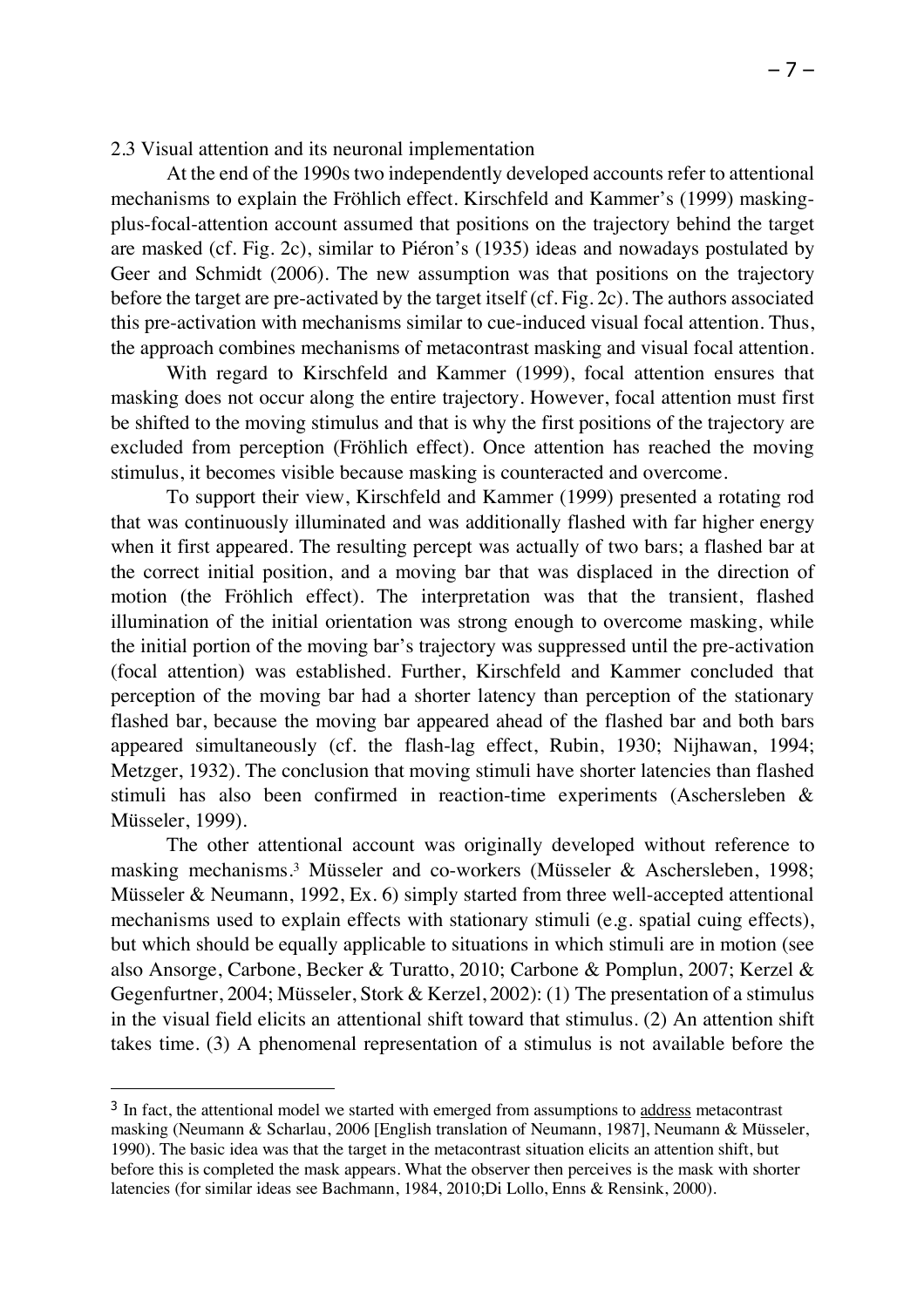end of the attention shift. Applied to the Fröhlich-effect situation, this means that with the presentation of a moving stimulus a visual focus shift is initiated and while this shift is under way, the stimulus continues to move. The first phenomenal representation of the stimulus is available at the end of the focus shift and this is what is observed in the Fröhlich effect.

Both attentional accounts were able to explain the main findings observed with the Fröhlich effect, for instance, that the Fröhlich effect increases with increasing target velocity. The effect of stimulus brightness (or stimulus contrast; Fröhlich, 1923) can be plausibly addressed by assuming that establishing focal attention or eliciting an attentional shift is more effective with bright than with faint stimuli. Further, both accounts predicted that cuing the onset position with a stationary stimulus reduced the Fröhlich effect. The observed reduction effect was small, but reliable (Adamian & Cavanagh, 2017; Kerzel & Müsseler, 2002; Müsseler & Aschersleben, 1998; Whitney & Cavanagh, 2000). Finally, they explain why mislocalizations are more pronounced in the Fröhlich effect than in the flash-lag effect: At the beginning of the movement, attention is far from the moving object and a large mislocalization results. As the motion progresses, attention catches up with the moving object and the mislocalization is reduced (Müsseler et al., 2002).

However, the attentional accounts have also serious problems with some findings, for instance, that an increase of trajectory length led to an increase of the Fröhlich effect (Rubin, 1930; Müsseler & Neumann, 1992, Ex. 6). The authors of the masking-plus-focal-attention account (Kirschfeld & Kammer, 1999) might integrate Geer and Schmidt's (2006) assumption that inhibition from adjacent stimulus positions accumulates across the trajectory, which leads to larger Fröhlich effects with longer trajectories. The attention-shifting account of Müsseler and Aschersleben (1998) has more difficulties to accommodate this finding. The solution could be a modification of their third assumption, which claims that a phenomenal representation of a stimulus is not available before the end of the attention shift. This claim may be too strong. Note, that shifting attention towards a stimulus implies at least coarse knowledge of the stimulus location prior to the start of the shift. What happens when an attention shift cannot be successfully completed – as would be the case, when the moving target has a short trajectory and has already disappeared from the screen? Taking the third assumption literally, no stimulus should be perceived at all. It is more likely that the coarse representation of the stimulus at the beginning of the attention shift together with the incoming position information during the shift establishes what is seen. In any case, the perceived position should be closer to the starting position, i.e. the Fröhlich effect would be decreased.

Another point is that both attentional approaches use different levels of description. While Kirschfeld and Kammer (1999) selected a neuronal level of description to address masking and attentional processes, the attention-shifting account of Müsseler and co-workers (Müsseler & Aschersleben, 1998; Müsseler & Neumann, 1992) was framed in a functional formal way, which leaves the neuronal processes unspecified. Therefore, Müsseler, Stork and Kerzel (2002; see also Müsseler &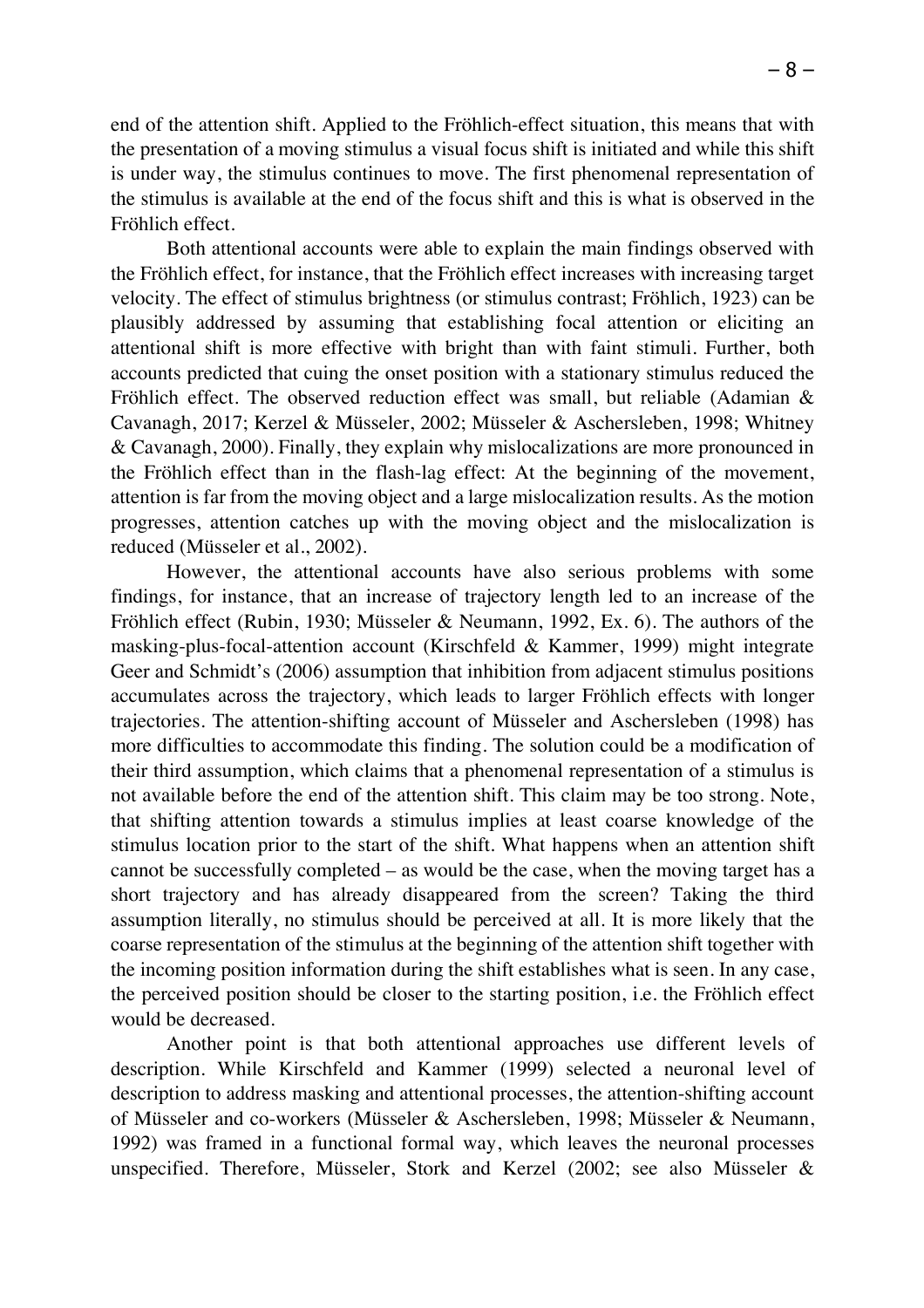Tiggelbeck, 2013) attempted to identify the attention-shifting component in the neuronal models of Kirschfeld and Kammer (1999) and particularly in the dynamic-field account of Jancke and Erlhagen (Jancke et al., 1999; Jancke & Erlhagen, 2010). The dynamicfield account, originally developed to explain the activity of neuronal populations in the primary visual cortex of the cat (Jancke et al., 1999) and then successfully applied to

perceptual mislocalizations with moving stimuli (for an overview, see Jancke & Erlhagen, 2010), assumes that the presentation of a stimulus forms an activation pattern which is not restricted to the area covered by the stimulus (see also Hubbard, 1994, 1995). Rather it spreads its activation to and integrates contextual information from the adjacent parts of the visual field. Therefore, in response to an afferent input, the activation is assumed to interact with new incoming information and, thus, modifies suprathreshold activity.

When a stimulus moves through the visual field, it can be assumed that the incoming information contributes to and modifies the activation pattern in such a way that a stimulus-driven bow wave of activity occurs, which moves continuously across the visual scene (Müsseler, Stork, & Kerzel, 2002). Depending on velocity, it peaks at or even ahead of the leading edge of the stimulus. Since the Fröhlich effect emerges in the build-up phase of the bow wave, activation is accumulated starting from the resting level. The movement resulted in a skew wave that exceeds the perceptual threshold (distance between resting level and supraliminal activation) and the Fröhlich effect is observed. It has been suggested that spreading subthreshold activation constitutes a neuronal correlate of a cue-induced attentional mechanism that alters the processing of spatial information (Bocianski, Müsseler & Erlhagen, 2008, 2010; Kirschfeld & Kammer, 1999; Müsseler & Tiggelbeck, 2013; Steinman, Steinman, & Lehmkuhle, 1995). We will come back to this point in Section 3.

## 2.4 Mental extrapolation (Visual prediction)

Mental extrapolations often occur in everyday life. When, for instance, a tennis ball flies through the visual scene, a spatial lag between the ball's position in the real world and its perceived position should emerge from neuronal transmission latencies. In order to hit the ball with a racket successfully, there must be some form of compensation, and this compensation might be in the motor system (e.g., Kerzel & Gegenfurtner, 2003). It overcomes the lag by predicting the position of the moving target forward.

However, in Nijhawan's view (1994, 2008; see also Hubbard, 2016, this volume, chap. 9), the lag is not (only) compensated by motor predictions, but also by visual predictions. In this view, the flash-lag effect can be understood as the visualized percept of this prediction. The flash lags, because the visual system extrapolates the position of the moving target and this is what is seen. Thus, in the strong version of the extrapolation assumption, stimuli in motion are perceived at their real-time positions and do not lag behind. Alternative accounts assume different perceptual latencies for the flash and the moving target (e.g. Baldo & Klein, 1995; Whitney & Murakami, 1998).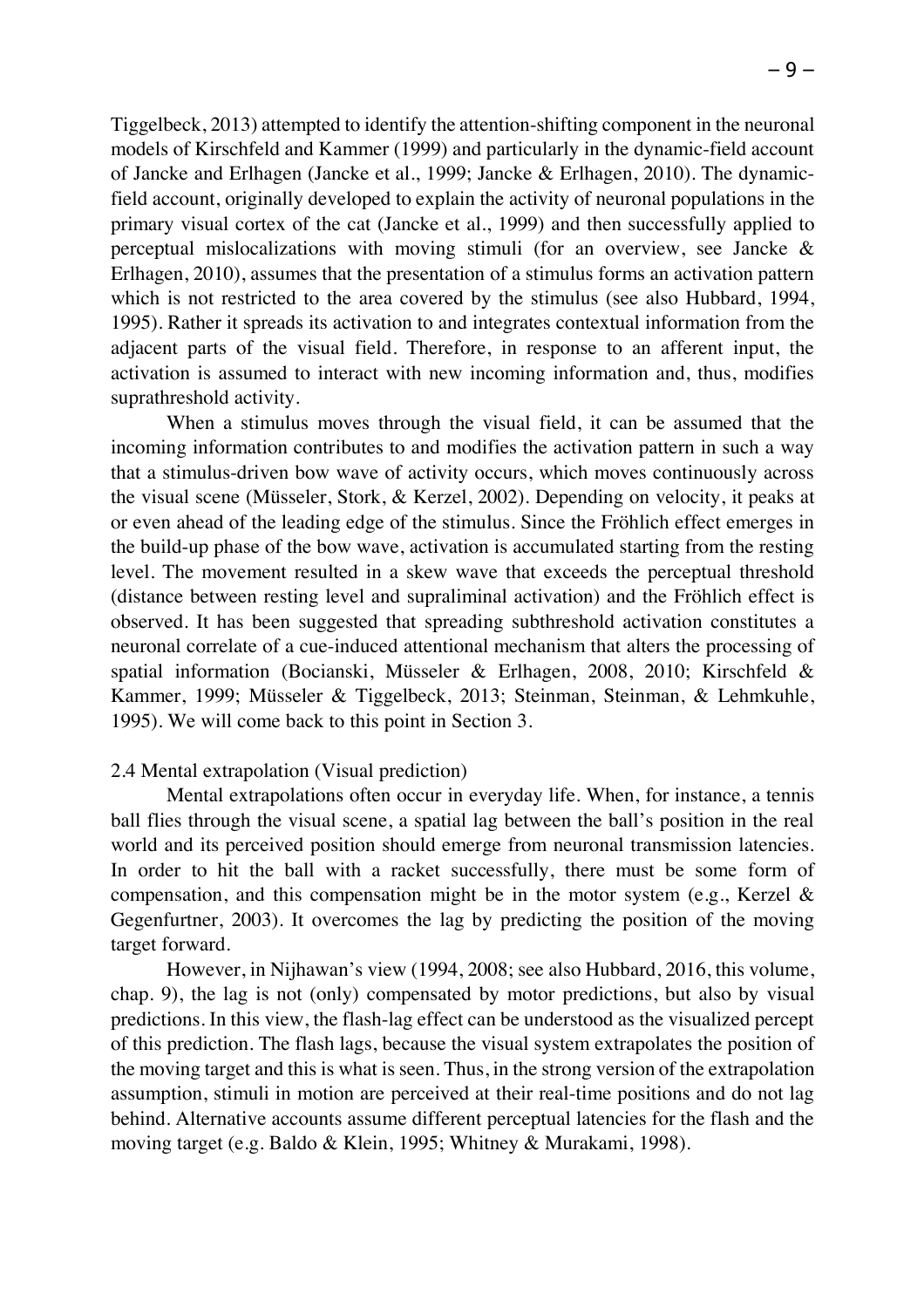The extrapolation assumption is controversially debated (see, e.g., the discussion in Nijhawan, 2008; Baldo & Klein, 2008; Krekelberg, 2008; Whitney, 2008). Although also seen as an explanation for the Fröhlich effect (e.g. Maus, Weigelt, Nijhawan & Muckli, 2010), it is especially difficult to see how an extrapolation mechanism works at the onset position of moving stimuli. Predicting future positions of a target requires some knowledge about the target's motion direction and velocity. As there is no preceding motion trajectory at motion onset, it is unclear how extrapolation could account for the Fröhlich effect. . Here one must probably recruit mechanisms that have been introduced in the previous sections.

As a last remark it should be noted here that a predictive component also exists in the masking-plus-focal-attention account (Kirschfeld & Kammer, 1998) and in the bow-wave account or dynamic field model, respectively (Erlhagen & Jancke, 2010; Müsseler, Stork & Kerzel, 2002). The difference is that visual prediction determines the percept while a pre-activation only prepares an area for the target to be seen.

## **3. Taking into account the mislocalization opposite to the direction of motion: the onset-repulsion effect**

As already noted in the Introduction, some studies also found mislocalization opposite to the direction of motion. Note that this error is contrary to the Fröhlich effect: In the onset-repulsion effect (Thornton, 2002) the judged onset position of the target was found to be consistently mislocalized opposite to the direction of motion (Figure 1d; see also Actis-Grosso & Stucchi, 2003; Hubbard & Motes, 2002; Hubbard & Ruppel, 2011; Kerzel, 2002; Kerzel & Gegenfurtner, 2004).

Studies concerned with the onset-repulsion effect sometimes revealed contradictory findings. For instance, some studies found that an increment in velocity shifted the judged onset further opposite to motion direction (Kerzel, 2002; Thornton, 2002), whereas other studies did not find any effect of velocity (Actis-Grosso & Stucchi, 2003; Hubbard & Motes, 2002; Kerzel, 2002; Müsseler & Kerzel, 2004). Some authors found the onset-repulsion effect only with a relative judgment task (Kerzel, 2002), whereas others also with an absolute positioning task (Thornton, 2002; Müsseler & Kerzel, 2004). Further, the onset-repulsion effect seems to depend on motion type and motion direction. It is largest with smooth, continuous motions and decreases with implied motions (Kerzel, 2004; Thornton, 2002). Finally, upward motion or right-to-left motion resulted in stronger onset-repulsion effects than downwards or left-to-right motion (Thornton, 2002).

It is obvious that accounts in terms of sensation time, metacontrast or attention simply do not apply to these findings, most obviously because perceptual processes could never have been triggered at positions where the target was never presented (opposite to target motion). Instead, explanations of the onset-repulsion effect often refer to non-perceptual mechanisms. For instance, it is possible that the onset position is accurately perceived but is distorted during the delay before the judgment is made. In this case the onset-repulsion effect would originate from a memory failure, similar to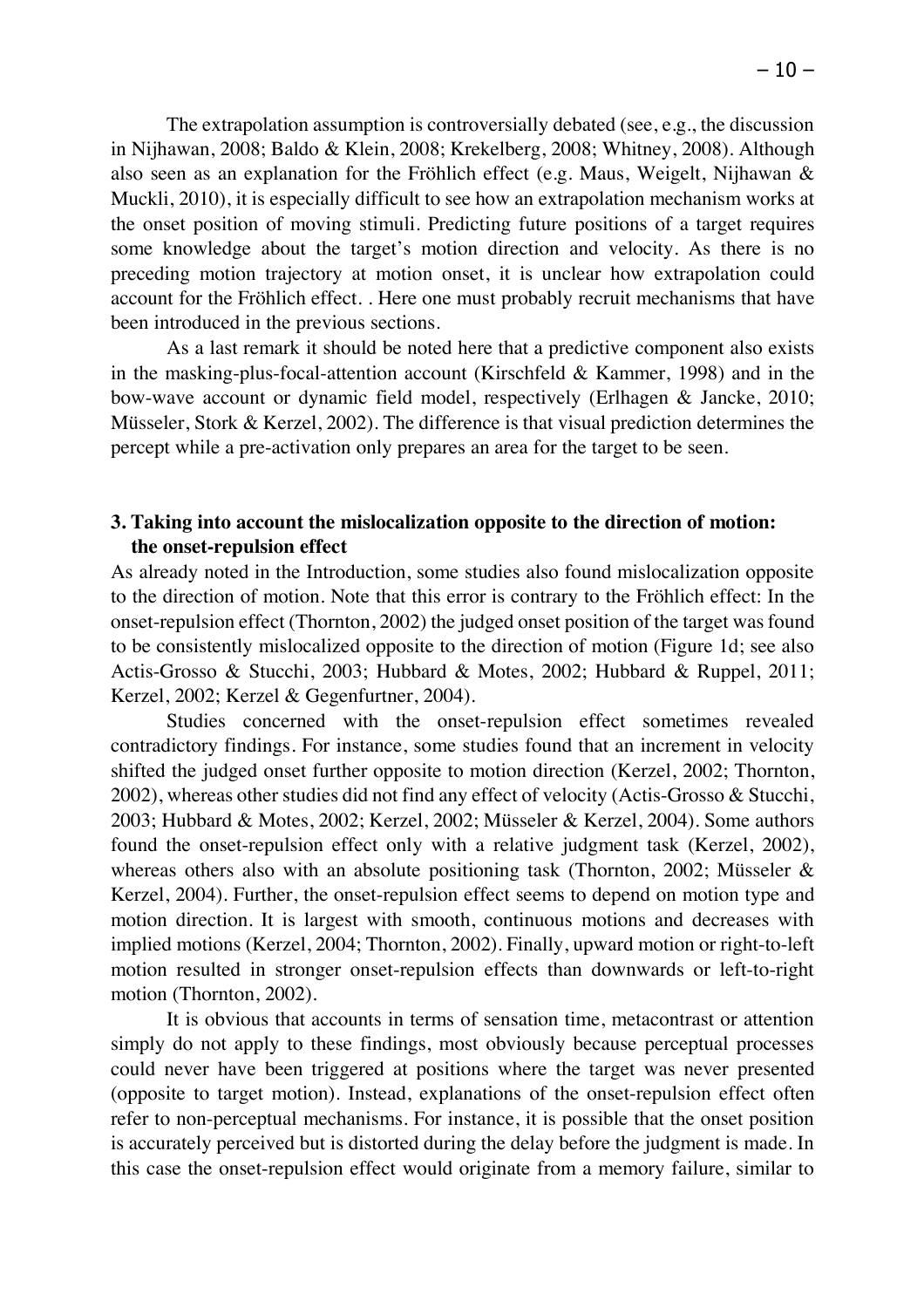the proposed mechanisms underlying representational momentum (Freyd & Finke, 1984; for an overview see Hubbard, 2016, this volume, chap. 8). It is also possible that in this case observers have an imprecise percept of the onset position and tend to estimate the origin of the motion post hoc, which is subject to biases (see below).

However, mislocalizations of the type of representational momentum are in the direction of motion and a mechanism is needed to explain why the onset-repulsion effect is in the opposite direction. Therefore it has been discussed that estimations of the onset position run backwards along the observed trajectory as this reflects more natural, physical tendencies (Thornton, 2002). In the same vein, Runeson (1974) reported that observers perceive an illusory deceleration at the onset of a motion even when the physical velocity is constant. This may result in an opposite error if the post-hoc estimation of the onset position is calculated on the basis of constant motion along the entire trajectory.

The most critical point, however, is how to explain the contrary findings of the Fröhlich and onset-repulsion effects. It turned out that the experimental procedures used to measure the mislocalizations were quite different. In reports of the Fröhlich effect, observers were able to predict where the moving target would appear. For instance, the moving target always appeared at the fixed edge of a window (Fröhlich, 1923) or at two fixed eccentricities to the left or right of fixation (Müsseler & Aschersleben, 1998). In reports of the onset-repulsion effect, however, the moving target appeared randomly in a relatively large area (Thornton, 2002; Hubbard & Motes, 2002) and observers were unable to predict the onset positions.

To examine the hypothesis that the error in motion direction (Fröhlich effect) and the error opposite to motion direction (onset-repulsion effect) originated from the predictability of onset positions, Müsseler and Kerzel (2004; see also Müsseler, Stork & Kerzel, 2008) conducted experiments in which two different trial contexts were used. In the random context, the target appeared mostly at a random onset position in a large area of the computer screen (similar to Thornton, 2002), but in one sixth of the trials the target appeared at about 6.6° to the left or right of fixation (Fig. 3). Only these trials of the random-context condition were compared with the trials of the constant-context condition, in which the target always appeared at the onset positions to the left or right of fixation (similar to Müsseler & Aschersleben, 1998). The judgments showed a huge difference between context conditions: The onset was localized -0.5° opposite to the direction of motion in the random-context condition (onset-repulsion effect) and 1.5° in the direction of motion in the constant-context condition (Fröhlich effect). Thus, low predictability of onset positions led to the error opposite to the direction of motion, while high predictability of onset positions led to the error in the direction of motion.<sup>4</sup>

 $\overline{a}$ 

<sup>4</sup> Note, however, that a mislocalization opposite to target motion has not always been observed in the random-context condition. In the study of Müsseler and Kerzel (2004) the error was in the direction opposite to target motion in three of four experiments. Further studies (Müsseler, Stork & Kerzel, 2008; Müsseler & Tiggelbeck, 2013) also found a clear difference between random-context and constant-context condition, but the error was always in direction of motion. The reason might be that the exploitable trials of the random-context condition were still presented above chance level at the left/right positions.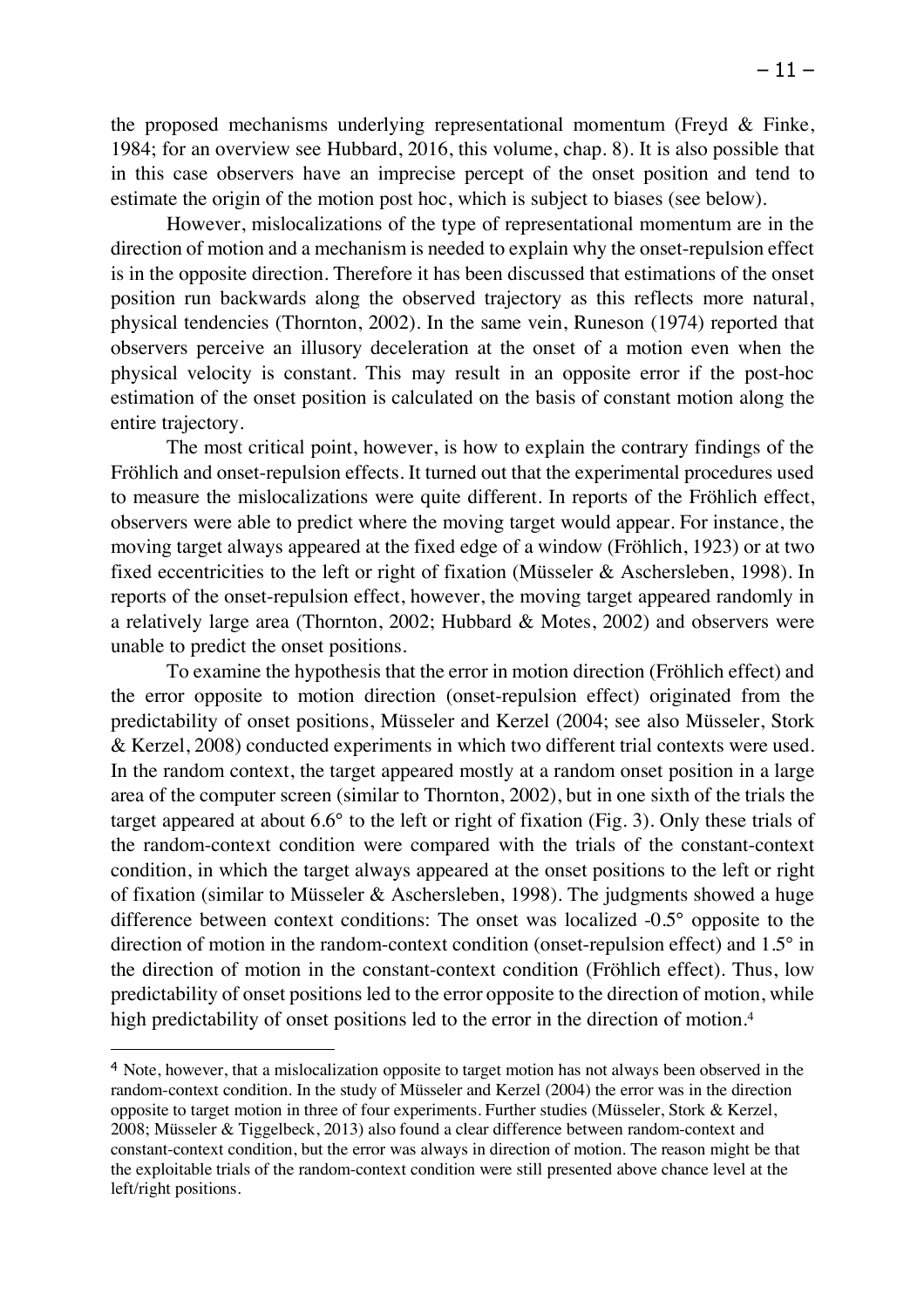

Figure 3: Trial contexts and findings of Müsseler and Kerzel (2004, Ex. 1). In the constant trial context, the target always appeared at constant onset positions (OP, black dots) to the left or right from fixation. In the random trial context, the target appeared mostly at random OPs (grey dots) in a 30x30° field of the computer screen, but in one sixth of the trials also at the constant OPs. In the data analysis, only these trials were compared with the trials of the constant context. The results showed that the onset was localized opposite to the direction of motion with the random context (negative localization error of -0.5°; onset-repulsion effect) and in the direction of motion with the constant context (positive localization error of 1.5°; Fröhlich effect).

With other authors (Actis-Grosso & Stucchi, 2003; Kerzel, 2002; Kerzel & Gegenfurtner, 2004; Thornton, 2002), we assumed that the difference between context conditions originates from an error in the judgment phase. When positional predictability is low, as is the case in the random-context condition, observers may notice a target relatively late, and with every new trial they might become aware of a possible localization error. To avoid this error, they may overcompensate and point to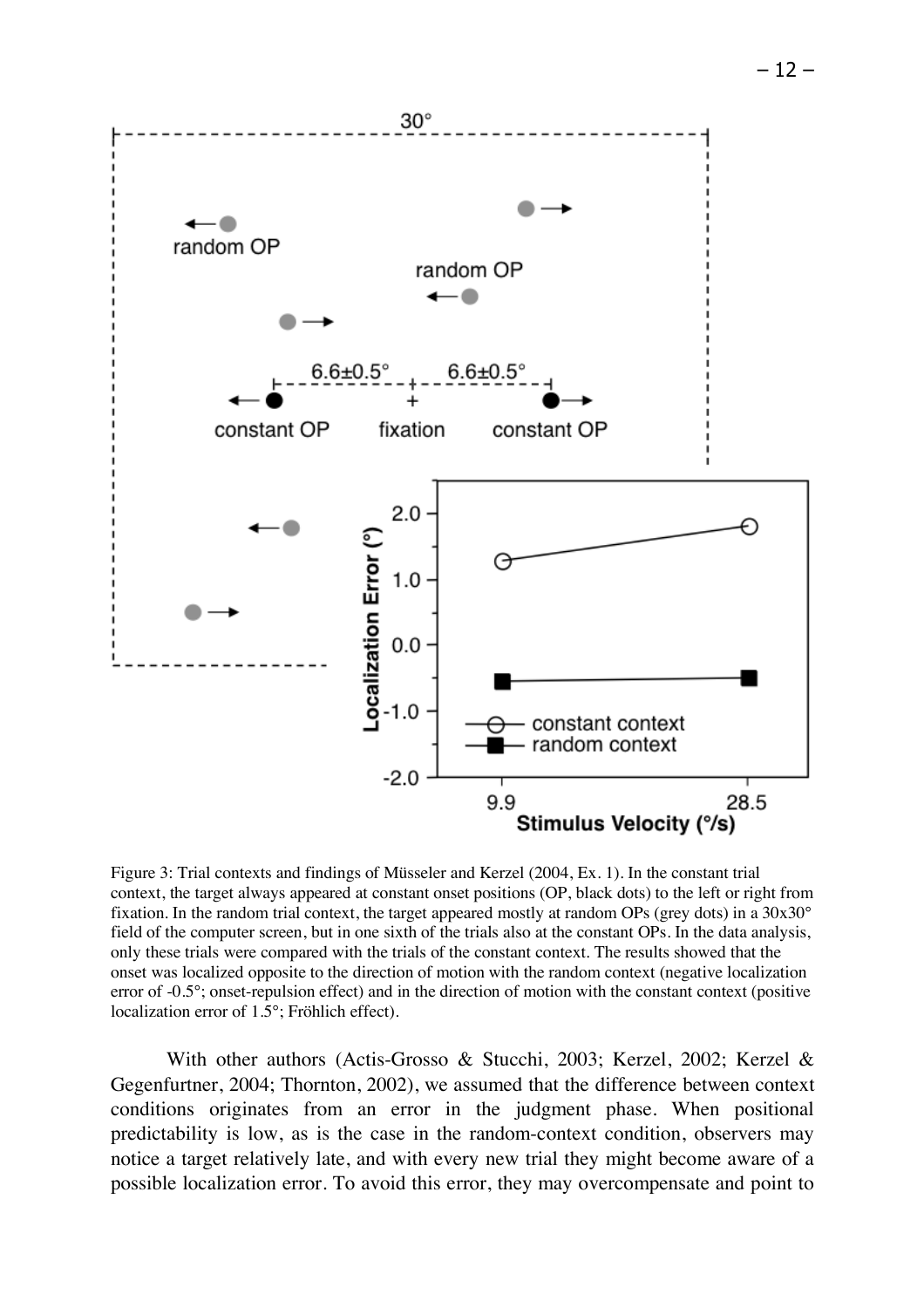positions opposite to motion. Consistent with strategic adjustments, differences between the random- and constant context conditions were visible after about 15-35 trials (Müsseler & Kerzel, 2004, Ex. 4).

However, further experiments by Müsseler and Tiggelbeck (2013) casted doubts on the overcompensation explanation. With regard to the overcompensation explanation, the error opposite to motion direction is assumed not to be a perceptual one but to result from the tendency in the judgment phase to correct for the possible spatial error. Consequently, an overcompensation mechanism should mainly affect a localization task, but not a discrimination task. In an experiment of Müsseler and Tiggelbeck (2013, Ex. 1), moving targets either started out as squares and changed to circles at different positions on the trajectory, or appeared as circles and did not change (cf. also Ansorge, Carbone, Becker, & Turatto, 2010). Observers' task was to discriminate whether or not they perceived a square during the motion of the target. The overcompensation account expected equal or worse discrimination performance in the random-context condition than in the constant-context condition. This result would point out a response bias, which compensates for a possible localization error in the judgment phase. However, the contrary finding was observed: When the squares appeared in the very first positions of the motion, better discrimination performance was found in the random-context condition than in the constant-context condition. Thereafter, the difference between context conditions vanished.

This finding came with some surprise as it indicates worse perceptual performance in the constant-context condition. And this disadvantage of the constantcontext condition was somewhat counterintuitive: When stimuli always appeared at predictable left/right positions, as is the case in the constant-context condition, observers can direct their attention to both positions in advance (parallel allocation of visual attention to two positions; cf. Awh & Pashler, 2000; Cave, Bush, & Taylor, 2010; Franconeri, Alvarez, & Enns, 2007; but see also Jans, Peters, & De Weerd, 2010). Directing attention to a position usually improves spatial localization in this area, as was found in several studies with stationary targets (e.g. Bocianski, Müsseler, & Erlhagen, 2008, 2010; Tsal & Bareket, 1999, 2005; Tsal, Meiran, & Lamy, 1995; Yeshurun & Carrasco, 1999). Therefore, observers in the constant-context condition of Müsseler and Tiggelbeck (2013) had not directed their attention to the left/right onset positions or alternatively, directing attention to these positions produced worse localization performance.

To examine the last possibility, Müsseler and Tiggelbeck (2013, Ex. 3) used an exogenous cue to direct attention in the random-context condition. The cue was presented at the onset positions, 280 ms before the moving target appeared. If –with moving stimuli– directing attention results in worse localization performance, presenting the cue should result in comparable mislocalizations in both context conditions. And this was what the results actually showed. When the cue preceded the motion onset, the localization error of the random-context condition increased in size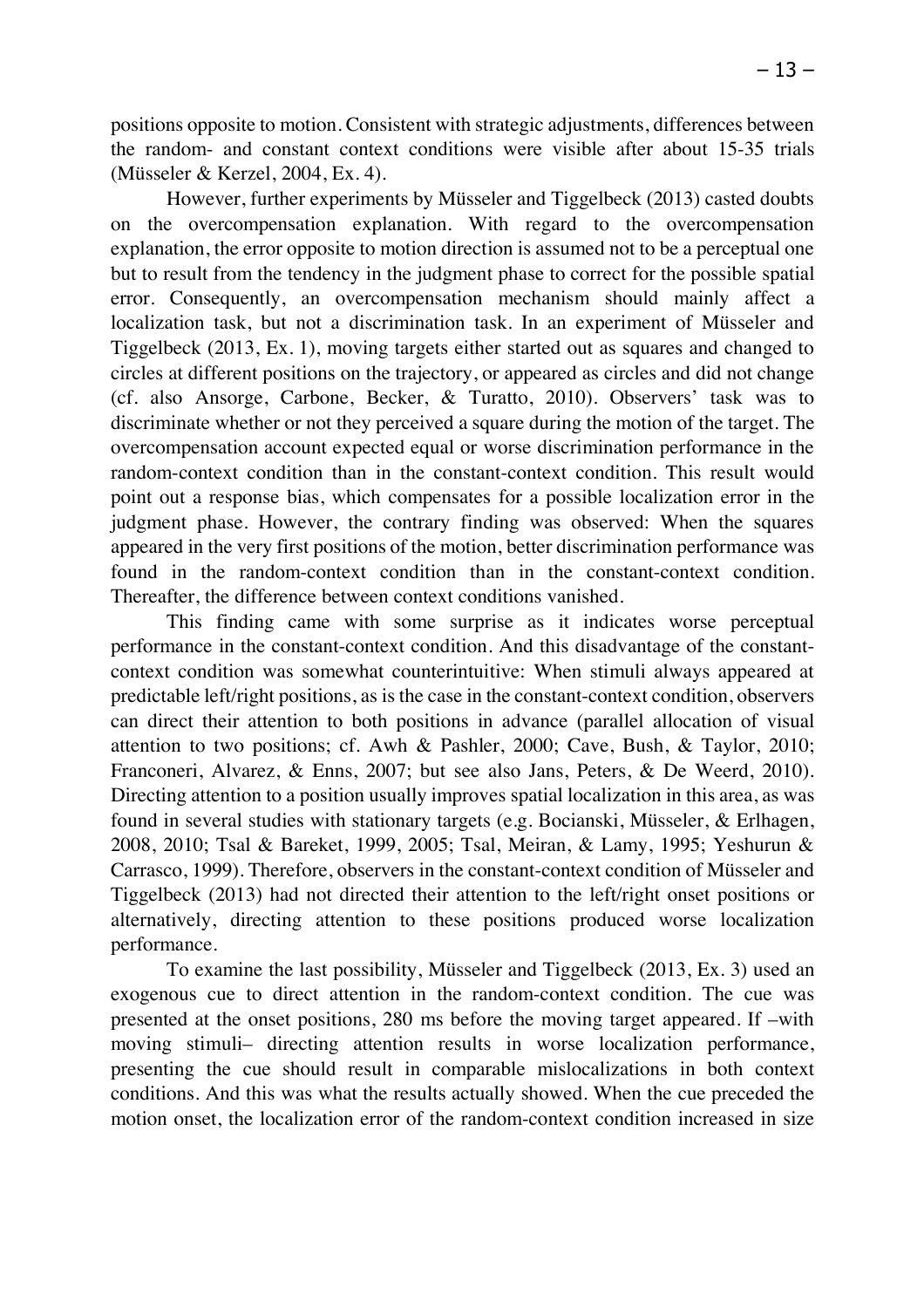relative to the localization error of the constant context<sup>5</sup>. Thus, Müsseler and Tiggelbeck's experiments delivered consistent results. When observers allocated their attention to the onset position, worse discrimination performance (Ex. 1) went hand in hand with worse localization precision (Ex. 3).

An issue that remains unexplained is why attention improves discrimination and localization performance with stationary stimuli while it seems to impair discrimination and localization precision at the onset position of moving stimuli. We speculated that contrary to stationary stimuli, moving stimuli require fast spatial disengagement (Petersen & Posner, 2012) from the previously attended position in order to follow the stimulus, especially at the onset position. It seems plausible that this disengagement could impair processing.

How to implement this idea in the neuronal dynamic field model discussed in the previous section? Bocianski and co-workers (2008, 2010) already applied the model to an illusion with stationary stimuli and extended it by integrating a top-down attentional mechanism. In the empirical part of their paper, observers were confronted with blockwise presentations, similar to the random and constant context used by Müsseler and Kerzel (2004). The authors assumed that the blockwise presentation of a target at constant positions modulates the attentional baseline by arousing a peak at attended locations and by suppressing all other locations (for neuronal evidence see e.g. Bestmann et al., 2007; Smith, Singh, & Greenlee, 2000). Empirical and modelling data showed that localization precision was improved when the static target was presented in the attended area (Bocianski et al., 2010).

When instead of stationary stimuli, a moving target is presented at the attended area, the only assumption to add is that the target might have left the region of the attentional peak already before a suprathreshold activity is reached. Moreover, the new incoming information of the target may interact within the previous activation pattern, which may additionally impair localization performance. In a sense, the postulated mechanism is similar to that accounting for effects of spatial disengagement from previously attended positions.

Note, that this extension of the neuronal dynamic field model can only account for the observed differences between the random and constant context; that is, for the clear mislocalizations in motion direction in the constant-context condition and the more or less precise localizations in the random-context condition. It cannot account for the onset-repulsion effect per se, that is for the error opposite to motion direction.

# **4. Conclusion**

 $\overline{a}$ 

The present paper focuses initially on the Fröhlich effect -- the localization error at the onset position in motion direction. In the nearly century-old scientific debate on this illusion, different accounts were considered and discarded, among them the sensation-time account and masking account. But it is worth emphasizing that these

<sup>5</sup> Interestingy, the opposite finding is observed with representational momentum, where a cue decreases (but does not eliminate) forward displacement (Hubbard, Kumar, & Carp, 2009).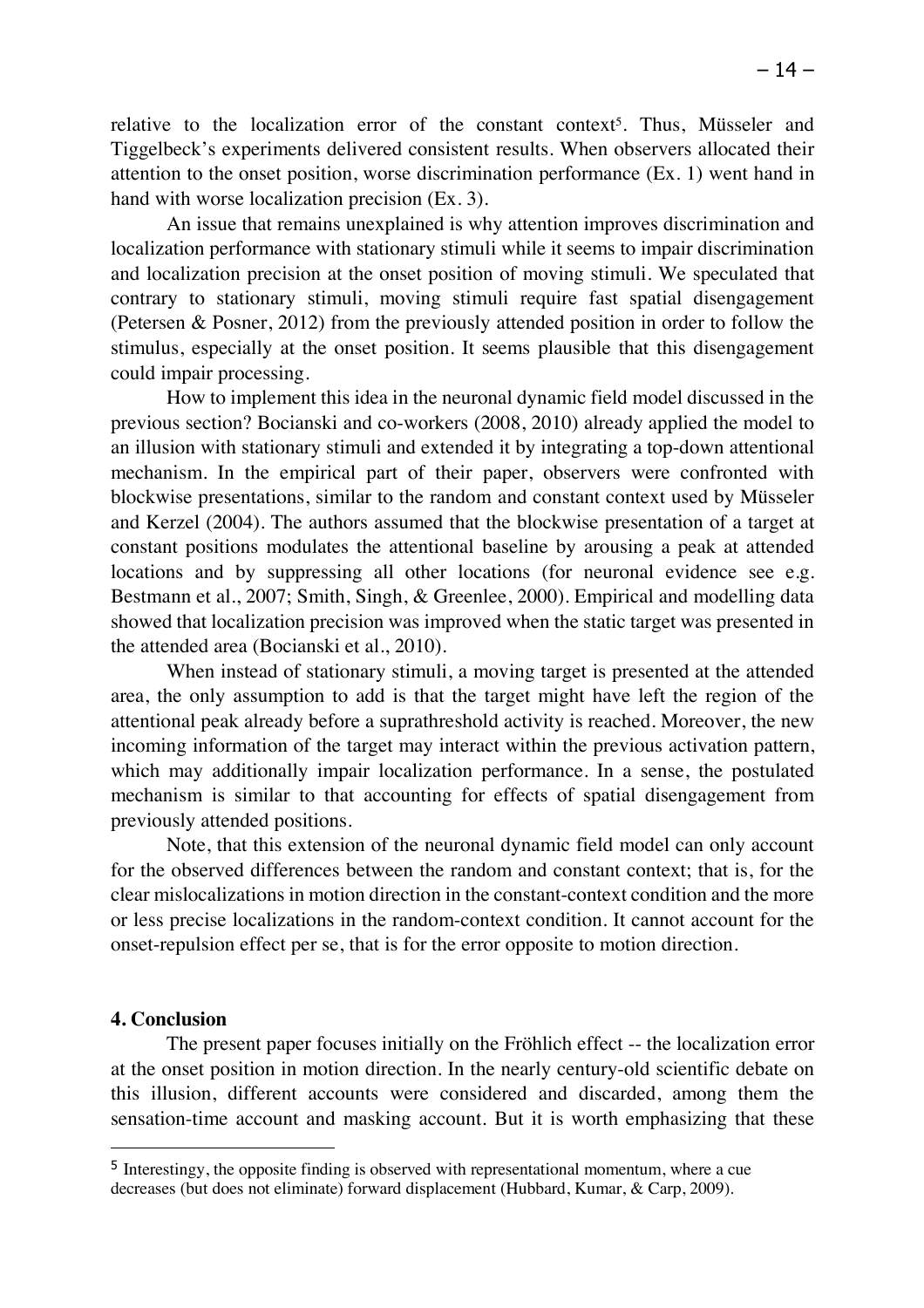accounts did not simply disappear, but have been modified by additional findings. For instance, the sensation-time assumption is still discussed in the context of the flash-lag effect, with different latencies for the flash and the moving target (e.g., Baldo  $&$  Klein, 2008; Krekelberg, 2008; Whitney, 2008), or in the context of the Fröhlich effect, with longer latencies at the onset position than at later positions on the trajectory (e.g., Aschersleben & Müsseler, 1999; Kirschfeld & Kammer, 1999).

The underlying processing mechanisms in localizing the onset position of moving stimuli were further clarified by the discovery of the onset-repulsion effect, that is, the error opposite to motion direction. As it turned out in several studies, the localization judgments varied strongly with trial context. Perceived starting positions were in the direction of motion in constant-context conditions and opposite to motion direction (or -at least- essentially reduced) in random-context conditions (Müsseler & Kerzel, 2004; Müsseler et al., 2008; Müsseler & Tiggelbeck, 2013). It is likely that when stimuli always appeared at predictable positions, as is the case in the constant-context condition, observers direct their attention to the positions in advance. However, one would then expect that localization precision is improved, but the opposite was found. Localization precision and discrimination performance was worse with constant than with random context.

Trial context was also found to affect localization judgments with stationary stimuli (Bocianski et al., 2008, 2010), but here the findings were as expected (see also Tsal & Bareket, 1999, 2005; Tsal, Meiran, & Lamy, 1995; Yeshurun & Carrasco, 1999). Localization precision was better with constant-context conditions than with randomcontext conditions. To account for these differences in the findings between stationary and moving stimuli, we speculated that moving stimuli require a spatial disengagement from the previously attended onset position in order to follow the target. It seems plausible that this attentional disengagement could impair processing. Certainly, this idea needs further confirmation, but if this conclusion proves to be true, attentional disengagement should be at the heart of explanations of the Fröhlich effect.

## **Acknowledgments**

This research was supported by a grant from the Deutsche Forschungsgemeinschaft to Jochen Müsseler (DFG MU 1298/6). Correspondence concerning this manuscript should be addressed to Jochen Müsseler, Work and Cognitive Psychology, RWTH Aachen University, Jägerstr. 17-19, 52056 Aachen, Germany. Email: muesseler@psych.rwth-aachen.de.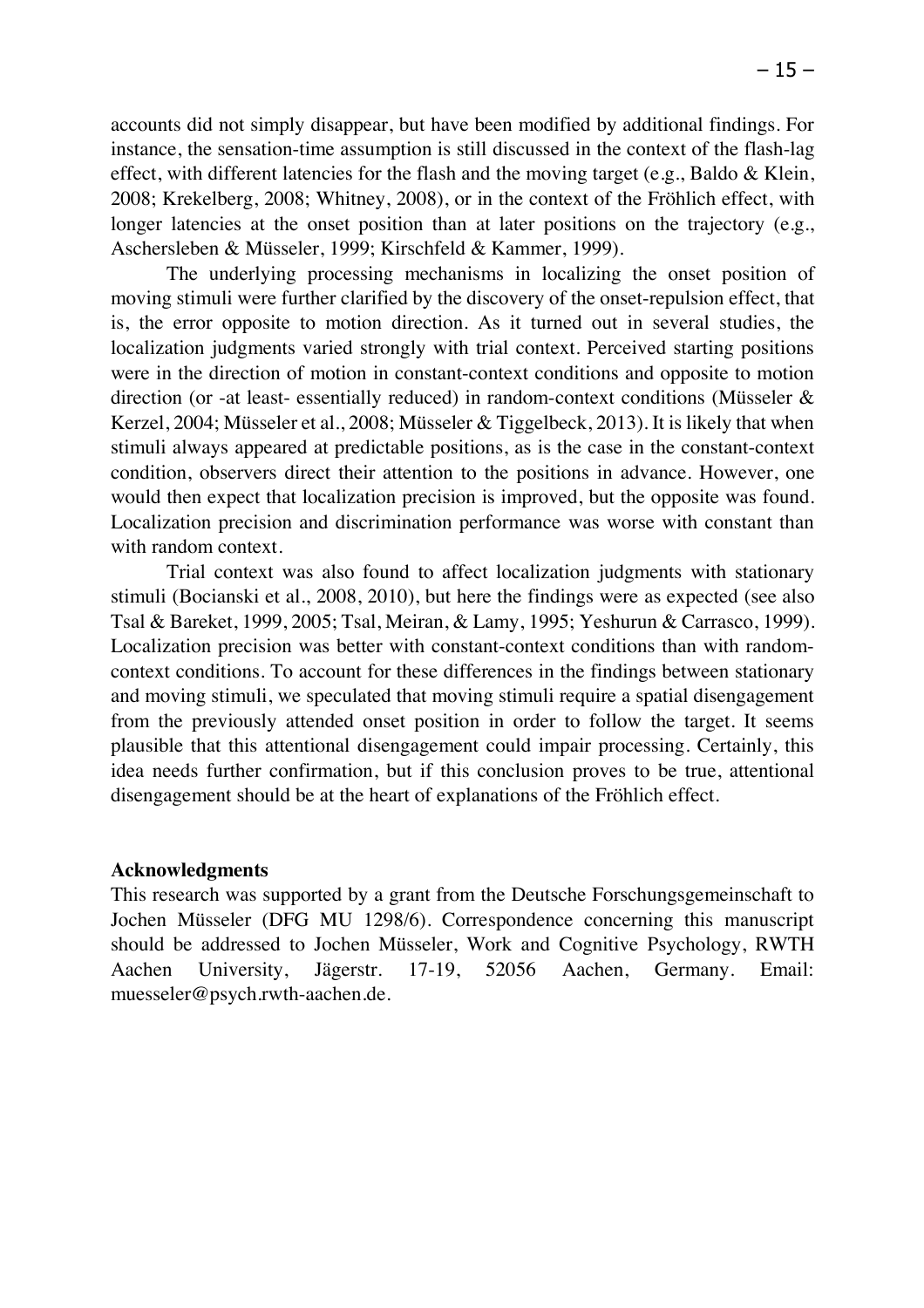- Actis-Grosso, R., & Stucchi, N. (2003). Shifting the start: Backward mislocation of the initial position of a motion. *Journal of Experimental Psychology: Human Perception and Performance, 29*(3), 675-691. doi: 10.1037/0096-1523.29.3.675.
- Adamian, N. & Cavanagh, P. (2017). Fröhlich effect and delays of visual attention. *Journal of Vision, 17*, 1-14. doi: 10.1167/17.1.3
- Ansorge, U., Carbone, E., Becker, S. I., & Turatto, M. (2010). Attentional capture by motion onset is spatially imprecise. *European Journal of Cognitive Psychology, 22,* 62-105. doi: 10.1080/09541440902733190.
- Aschersleben, G., & Müsseler, J. (1999). Dissociations in the timing of stationary and moving stimuli. *Journal of Experimental Psychology: Human Perception and Performance, 25,* 1709-1720. doi: 10.1037/0096-1523.25.6.1709.
- Awh, E., & Pashler, H. (2000). Evidence for split attentional foci. *Journal of Experimental Psychology. Human Perception and Performance, 26,* 834-846. doi: 10.1037/0096-1523.26.2.834.
- Bachmann, T. (1984). The process of perceptual retouch: Nonspecific afferent activation dynamics in explaining visual masking. *Perception & Psychophysics, 35*, 69-84. doi: 10.3758/BF03205926
- Bachmann, T. (1999). Twelve spatiotemporal phenomena and one explanation. *Advances in Psychology, 129*, 173-206. doi:10.1016/S0166-4115(99)80018-1
- Bachmann, T. (2010). Priming and retouch in flash-lag and other phenomena of the streaming perceptual input. In R. Nijhawan, B. Khurana (Eds.), Space and Time in Perception and Action (Chapter 30, 536-557). Cambridge: Cambridge University Press.
- Baldo, M. V. C., & Klein, S. A. (1995). Extrapolation or attention shift? *Nature, 378*, 565–566.
- Baldo, M. V. C., & Klein, S. A. (2008) Shifting attention to the flash-lag effect. *Behavioral and Brain Sciences, 31*(2), 198-199. doi: 10.1017/S0140525X08003816
- Bestmann, S., Ruff, C. C., Blakemore, C., Driver, J., & Thilo, K. V. (2007). Spatial attention changes excitability of human visual cortex to direct stimulation. *Current Biology, 17,* 134-139. doi: 10.1016/j.cub.2006.11.063.
- Bocianski, D., Müsseler, J., & Erlhagen, W. (2008). Relative mislocalization of successively presented stimuli. *Vision Research, 48,* 2204-2212. doi: 10.1016/j.visres.2008.06.016.
- Bocianski, D., Müsseler, J., & Erlhagen,W. (2010). Effects of attention on a relative mislocalization with successively presented stimuli. *Vision Research, 50,* 1793-1802. doi: 10.1016/j.visres.2010.05.036.
- Bridgeman, B. (2006). Contributions of lateral inhibition to object substitution masking and attention. *Vision Research, 46*(24), 4075-4082. doi:10.1016/j.visres.2006.08.012.
- Carbone, E. & Ansorge, U. (2008). Investigating the contribution of metacontrast to the Fröhlich effect for size. *Acta Psychologica*, *128*(2), 361-367. doi: 10.1016/j.actpsy.2008.03.008.
- Carbone, E., & Pomplun, M. (2007). Motion misperception caused by feedback connections: A neural model simulating the Fröhlich effect. *Psychological Research, 71*(6), 709-715. doi: 10.1007/s00426-006-0060-8.
- Cave, K. R., Bush, W. S., & Taylor, T. G. G. (2010). Split attention as part of a flexible attentional system for complex scenes: Comment on Jans, Peters, and De Weerd (2010). *Psychological Review, 117*, 685-696. doi: 10.1037/a0019083.
- De Sá Teixeira, N. A. (2016). How fast do objects fall in visual memory? Uncovering the temporal and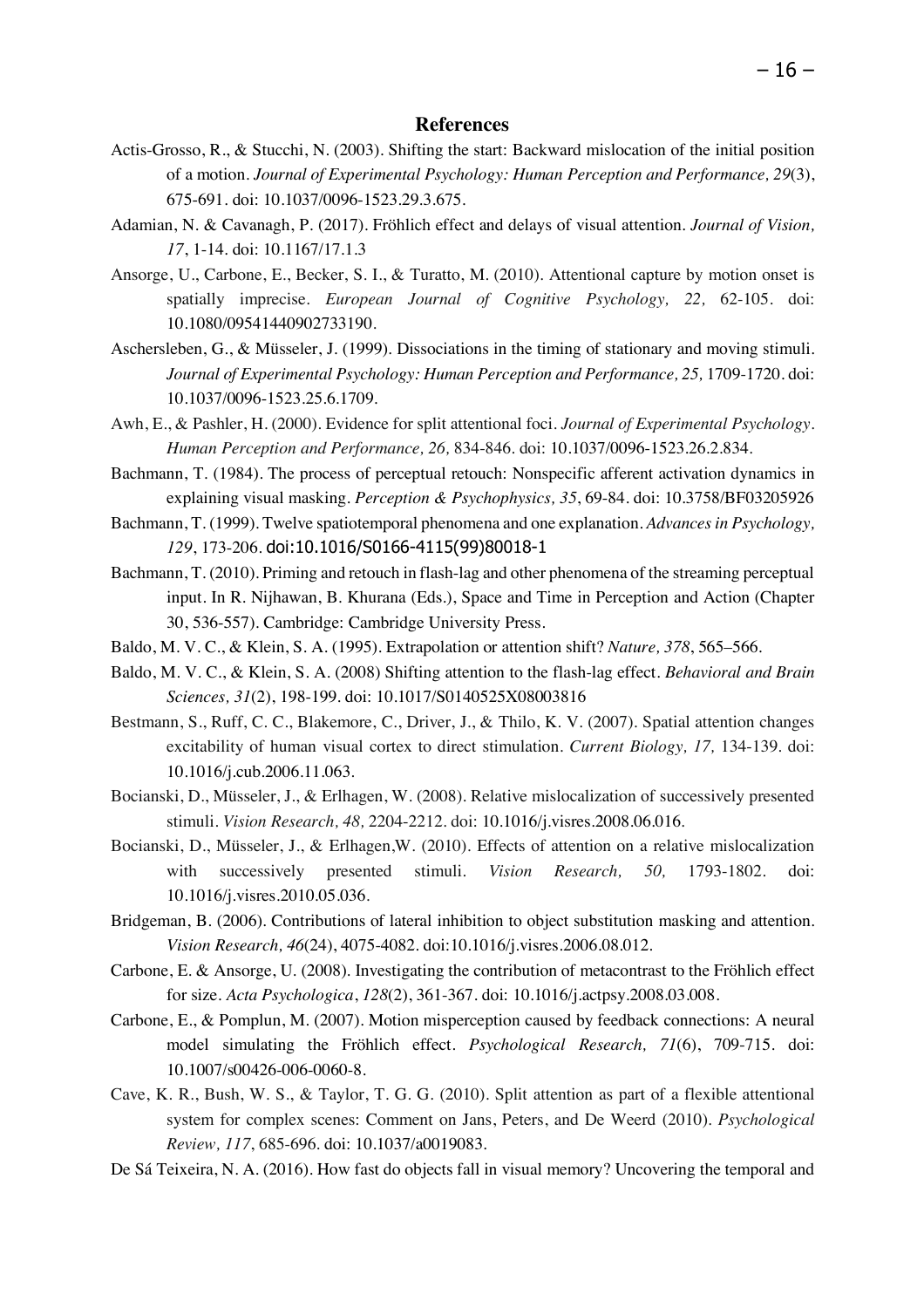spatial features of representational gravity. *PLoS ONE, 11*(2), e0148953. doi: 10.1371/journal.pone.0148953

- Di Lollo, V., Enns, J. T., & Rensink, R. A. (2000). Competition for consciousness among visual events: the psychophysics of reentrant visual processes. *Journal of Experimental Psychology: General, 129*(4), 481-507.
- Franconeri, S. L., Alvarez, G. A., & Enns, J. T. (2007). How many locations can you select? *Journal of Experimental Psychology: Human Perception and Performance, 33,* 1003-1012. doi: 10.1037/0096-1523.33.5.1003.
- Freyd, J. J., & Finke, R. A. (1984). Representational momentum. *Journal of Experimental Psychology: Learning, Memory, and Cognition, 10*(1), 126-132. doi: 10.1037/0278-7393.10.1.126.
- Fröhlich, F. W. (1923). Über die Messung der Empfindungszeit [Measuring the time of sensation]. *Zeitschrift für Sinnesphysiologie, 54*, 58-78. doi: 10.1007/BF00406769.
- Fröhlich, F. W. (1925). Über die Methoden der Empfindungszeitmessung im Gebiet des Gesichtsinnes [On the measurement of the sensation time in the visual field]. *Pflüger's Archiv für die gesamte Physiologie des Menschen und der Tiere, 208*(1), 120-134. doi: 10.1007/bf01722231.
- Fröhlich, F. W. (1929). *Die Empfindungszeit: Ein Beitrag zur Lehre von der Zeit-, Raum- und Bewegungsempfindung [Time of sensation: An contribution on the model of the perception of time, space and motion]*. Jena: Fischer.
- Fröhlich, F. W. (1930). Über die Messung der Empfindungszeit [Measuring the time of sensation]. *Psychologische Forschung, 13(1),* 285-288. doi: 10.1007/bf00406769.
- Fröhlich, F. W. (1932). Bemerkungen zu G. E. Müllers Kritik der Empfindungszeitmessung [Remarks on the criticism of G. E. Müller of the measurement of sensation time]. *Zeitschrift für Psychologie und Physiologie der Sinnesorgane, 62*, 246-249.
- Geer, M., & Schmidt, W. C. (2006). Perception of initial moving target signals: Support for a cumulative lateral inhibition theory. *Journal of Experimental Psychology: Human Perception and Performance, 32*(5), 1185-1196. doi: 10.1037/0096-1523.32.5.1185.
- Hubbard, T. L. (1994). Judged displacement: A modular process? *American Journal of Psychology, 107*(3), 359-373. doi: 10.2307/1422879.
- Hubbard, T. L. (1995). Environmental invariants in the representation of motion: Implied dynamics and representational momentum, gravity, friction, and centripetal force. *Psychonomic Bulletin & Review, 2*(3), 322-338. doi: 10.3758/BF03210971.
- Hubbard, T. L. (2014). The Flash-Lag Effect and Related Mislocalizations: Findings, Properties, and Theories. Psychological Bulletin, 140(1), 308-338. doi: 10.1037/a0032899
- Hubbard, T. L., Kumar, A. M., & Carp, C. L. (2009). Effects of spatial cueing on representational momentum. *Journal of Experimental Psychology: Learning, Memory & Cognition, 35,* 666- 667. doi: 10.1037/a0014870.
- Hubbard, T. L., & Motes, M. A. (2002). Does representational momentum reflect a distortion of the length or the endpoint of a trajectory? *Cognition, 82*(3), B89-B99. doi: 10.1016/S0010- 0277(01)00156-1.
- Hubbard, T. L., & Ruppel, S. E. (2011). Effects of spatial cuing on the onset repulsion effect. *Attention, Perception and Psychophysics, 73*(7), 2236-48. doi: 10.3758/s13414-011-0173-z.
- Jancke, D. (2000). Orientation formed by a spot's trajectory: A two-dimensional population approach in primary visual cortex. *The Journal of Neuroscience, 20*(14), RC86.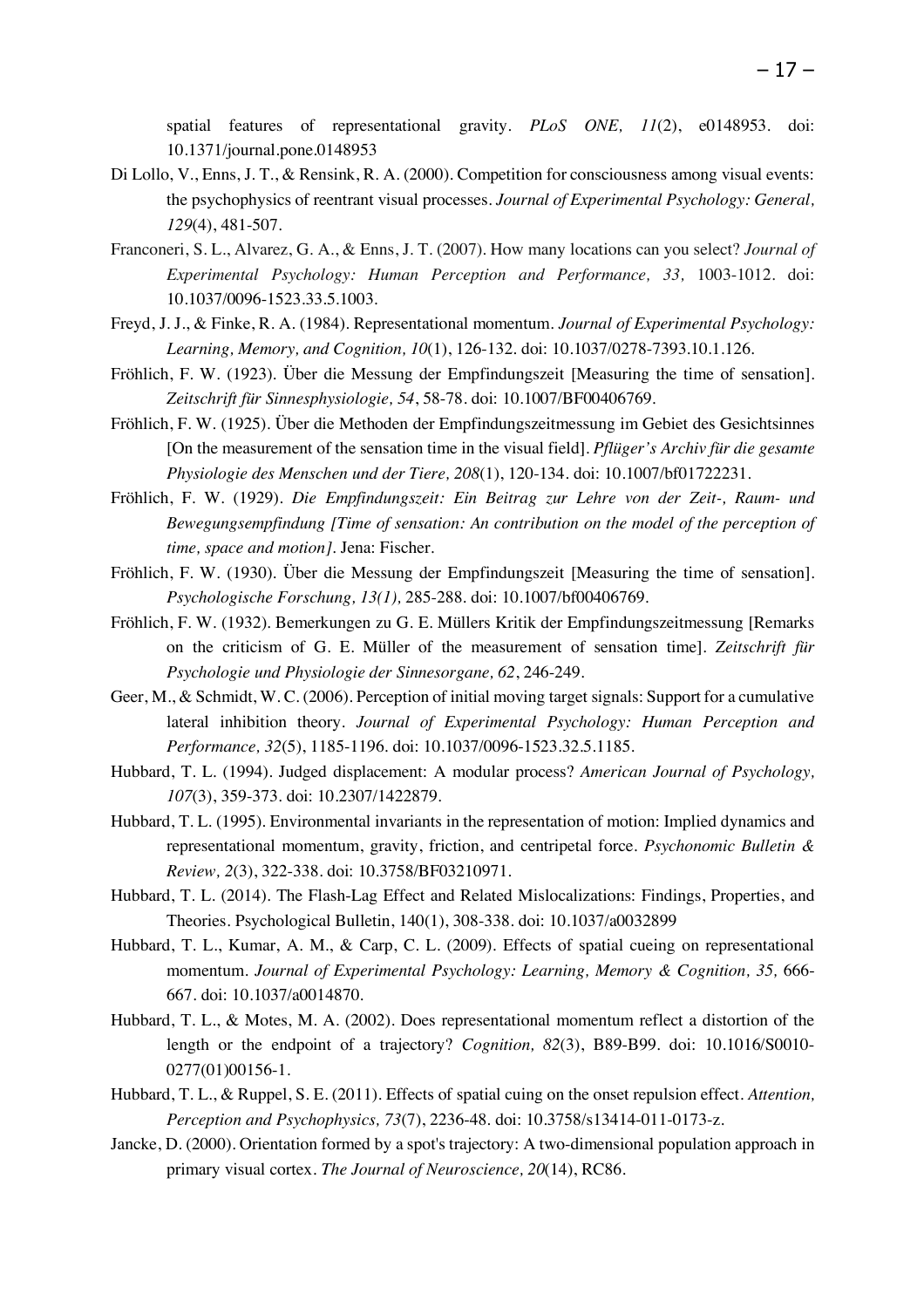- Jancke, D., & Erlhagen, W. (2010). Bridging the gap: A model of common neural mechanisms underlying the Fröhlich effect, the flash-lag effect, and the representational momentum effect. In R. Nijhawan & B. Khurana (Eds.), *Space and Time in Perception and Action.* Cambridge, UK: Cambridge University Press.
- Jancke, D., Erlhagen, W., Dinse, H., Akhavan, A., Giese, M., Steinhage, A., et al. (1999). Parametric population representation of retinal location: Neuronal interaction dynamics in cat primary visual cortex. *Journal of Neuroscience, 19,* 9016-9028.
- Jans, B., Peters, J. C., & DeWeerd, P. (2010). Visual spatial attention to multiple locations at once: The jury is still out. *Psychological Review, 117*, 637-684. doi: 10.1037/a0019082.
- Kerzel, D. (2002). Different localization of motion onset with pointing and relative judgements. *Experimental Brain Research, 145*(3), 340-350. doi: 10.1007/s00221-002-1126-5.
- Kerzel, D. (2004). Attentional load modulates mislocalization of moving stimuli but does not eliminate the error. *Psychonomic Bulletin & Review, 11*(5), 848-853. doi: 10.3758/Bf03196711
- Kerzel, D. (2010). The Fröhlich effect: Past and present. In R. Nijhawan & B. Khurana (Eds.), *Space and Time in Perception and Action* (pp. 321-337). Cambridge, UK: Cambridge University Press. doi: 10.1017/cbo9780511750540 .
- Kerzel, D. & Müsseler, J. (2002). Effects of stimulus material on the Fröhlich illusion. *Vision Research, 42*, 181-189. doi: 10.1016/S0042-6989(01)00271-1.
- Kerzel, D., & Gegenfurtner, K. R. (2004). Spatial distortions and processing latencies in the onset repulsion and Fröhlich effects. *Vision Research, 44*(6), 577-590. doi: 10.1016/j.visres.2003.10.011.
- Kirschfeld, K., & Kammer, T. (1999). The Fröhlich effect: A consequence of the interaction of visual focal attention and metacontrast. *Vision Research, 39*(22), 3702-3709. doi: 10.1016/S0042- 6989(99)00089-9.
- Kreegipuu, K., & Allik, J. (2003). Perceived onset time and position of a moving stimulus. *Vision Research, 43*(15), 1625-1635. doi: 10.1016/S0042-6989(03)00165-2.
- Krekelberg, B. (2008). Perception of direction is not compensated for neural latency. *Behavioral and Brain Sciences, 31*(2), 208-209. doi: 10.1017/S0140525X08003920
- Maus, G. W., Weigelt, S., Nijhawan, R., & Muckli, L. (2010). Does area V3A predict positions of moving objects? *Frontiers of Psychology, 1*, 186.
- Metzger, W. (1932). Versuch einer gemeinsamen Theorie der Phänomene Fröhlichs und Hazelhoffs und Kritik ihrer Verfahren zur Messung der Empfindungszeit [An attempt to unify the theories of Fröhlich and Hazelhoff's phenomena and a review of their method of measuring the time of sensation]. *Psychologische Forschung, 16*(1), 176-200. doi: 10.1007/BF00409732.
- Müller, G. E. (1931). Erklärung der Erscheinungen eines mit konstanter Geschwindigkeit bewegten Lichtstreifens, insbesondere auch des Pihl-Fröhlichschen Phänomens [Explanation of the appearances of a lit bar moving at constant velocity, in particular the phenomenon of Pihl-Fröhlich]. *Zeitschrift für Sinnesphysiologie, 62*, 167-202.
- Müsseler, J., & Aschersleben, G. (1998). Localizing the first position of a moving stimulus: The Fröhlich effect and an attention shifting explanation. *Attention, Perception, & Psychophysics, 60*(4), 683- 695. doi: 10.3758/BF03206055.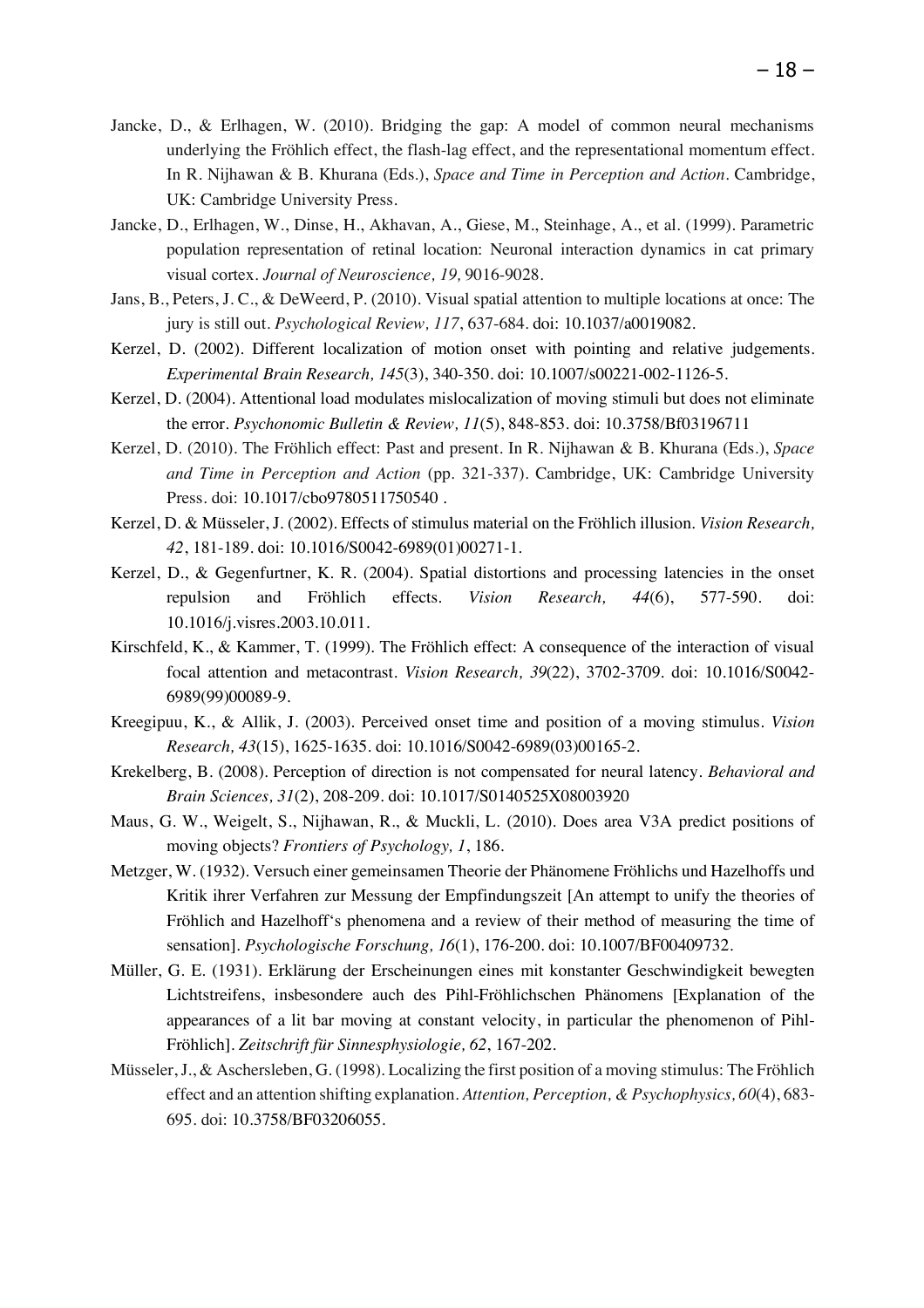- Müsseler, J., & Kerzel, D. (2004). The trial context determines adjusted localization of stimuli: Reconciling the Fröhlich and Onset Repulsion Effects. *Vision Research, 44*(19), 2201-2206. doi: 10.1016/j.visres.2004.04.007.
- Müsseler, J., & Neumann, O. (1992). Apparent distance reduction with moving stimuli (tandem effect): Evidence for an attentional-shifting model. *Psychological Research, 54*, 246-266. doi: 10.1007/BF01358263.
- Müsseler, J., & Tiggelbeck, J. (2013). The perceived onset position of a moving target: Effects of trial contexts are evoked by different attentional allocations. *Attention, Perception, & Psychophysics, 75*(2), 349-357. doi: 10.3758/s13414-012-0397-6.
- Müsseler, J., Stork, S., & Kerzel, D. (2002). Comparing mislocalizations with moving stimuli: The Fröhlich effect, the flash-lag effect and representational momentum. *Visual Cognition, 9*, 120- 138. doi: 10.1080/13506280143000359.
- Müsseler, J., Stork, S., & Kerzel, D. (2008). Localizing the onset of moving stimuli by pointing or relative judgment: Variations in the size of the Fröhlich effect. *Vision Research, 48,* 611-617. doi: 10.1016/j.visres.2007.11.024.
- Neumann, O. & Müsseler, J. (1990b). Visuelles Fokussieren: Das Wetterwart-Modell und einige seiner Anwendungen [Visual focusing: The weather-station model and its applications] In C. Meinecke & L. Kehrer (Eds.), *Bielefelder Beiträge zur Kognitionspsychologie* (S. 77-108). Göttingen: Hogrefe.
- Neumann, O. & Scharlau, I. (2006). Visual attention and the mechanism of metacontrast. *Psychological Research, 71*, 626-633. doi 10.1007/s00426-006-0061-7
- Nijhawan, R. (1994). Motion extrapolation in catching. *Nature, 370*, 256-257. doi: 10.1038/370256b0.
- Nijhawan, R. (2002). Neural delays, visual motion and the flash-lag effect. *Trends in Cognitive Sciences, 6*(9), 387-393. doi: 10.1016/S1364-6613(02)01963-0.
- Nijhawan, R. (2008). Visual prediction: Psychophysics and neurophysiology oft compensation for time delays. *Behavioral and Brain Sciences, 31*, 179–198.
- Petersen, S. E., & Posner, M. I. (2012). The Attention System of the Human Brain: 20 Years After. *Annual Review of Neuroscience*, *35*, 73–89. http://doi.org/10.1146/annurev-neuro-062111- 150525
- Piéron, H. (1935). Le processus du métacontraste [The process involved in "after-contrast"]. *Journal de Psychologie Normale et Pathalogique, 32*, 1-24.
- Rubin, E. (1930). Kritisches und Experimentelles zur "Empfindungszeit" Fröhlichs [Review and experiments regarding Fröhlich's time of sensation]. *Psychologische Forschung, 13*(1), 101- 112. doi: 10.1007/BF00406762.
- Runeson, S. (1974). Constant velocity: Not perceived as such. *Psychological Research, 37*, 3-23. doi: 10.1007/BF00309076.
- Smith, A. T., Singh, K. D., & Greenlee, M. W. (2000). Attentional suppression of activity in the human visual cortex. *NeuroReport, 11*, 271-277.
- Steinman, B. A., Steinman, S. B., & Lehmkuhle, S. (1995). Visual attention mechanisms show a centersurround organization. *Vision Research, 35*, 1859-1869. doi: 10.1016/0042-6989(94)00276-R.
- Stigler, R. (1910). Chronophotische Studien über den Umgebungskontrast [Chronophotic studies of the vicinity contrast]. *Pflügers Archiv für die gesamte Physiologie, 134*, 365-435. doi: 10.1007/BF01680352.